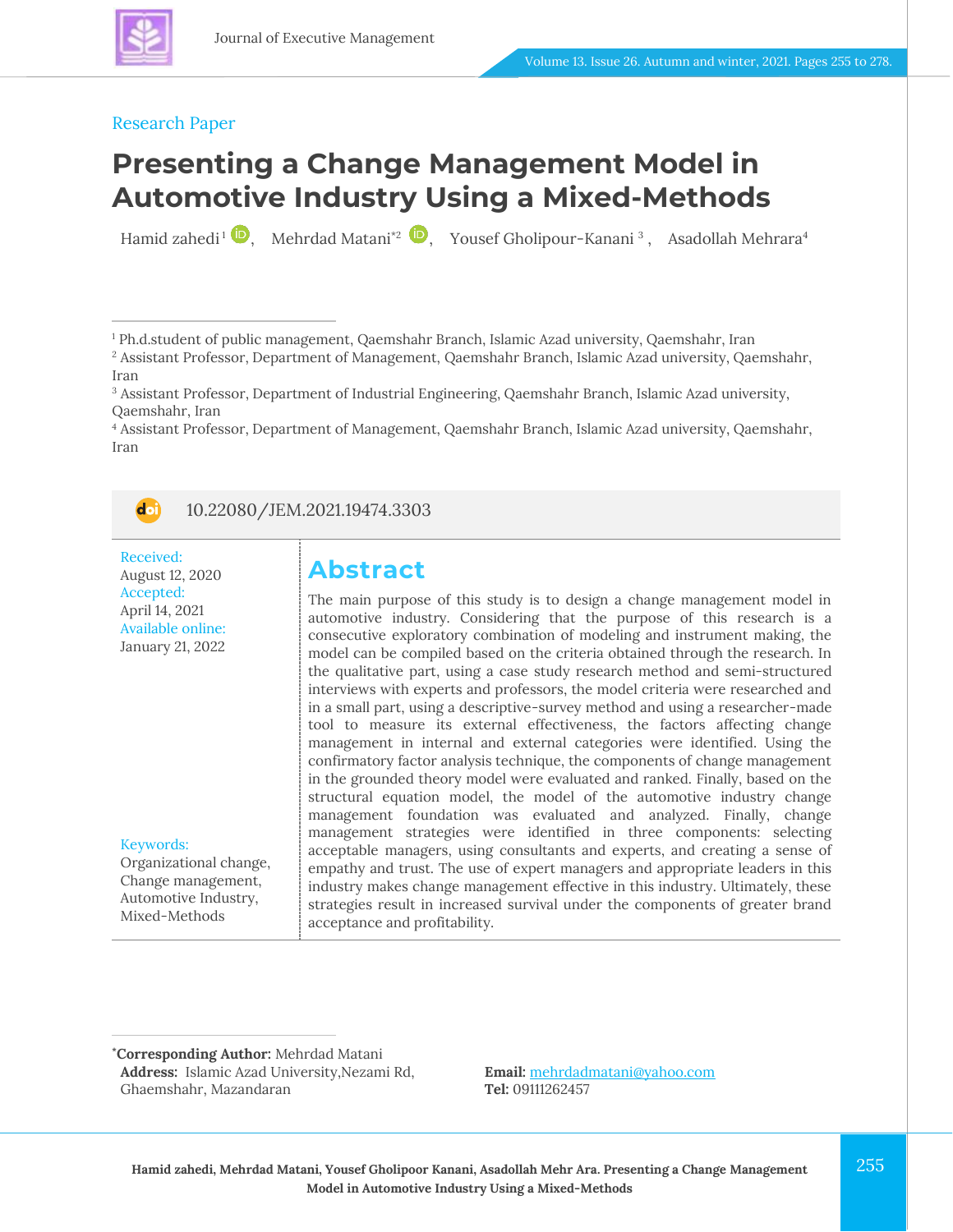### **Extended Abstract**

### **1. Introduction**

Business models used to create value for businesses no longer have the necessary efficiency (Feng, Huang & Wang, 2018). Our world today has entered a stage with fundamental and rapid changes in various areas which put a lot of pressure on Iran's automotive industry. Forecasts show that by 2025, regarding the automotive industry, we will achieve the first rank in the region, the fifth rank in Asia, and the 11<sup>th</sup> rank in the world through competitiveness and based on technology development. This requires a fundamental change in the industry (Fakoor Sagheyeh et al., 2012).

The automotive industry has tried to implement various changes, which meet the needs of the society and environment while accepting and adapting to external developments. However, the level of stakeholder satisfaction with this industry has decreased in recent years. Given the importance of change in the automotive industry, its study seems to be of great significance and necessary. Thus, the present study tries to answer this research question: "What is the change management model in the automotive industry?"

#### **2. Methods**

This research uses a mixed-methods approach (qualitative-quantitative). The qualitative strategy of this study is based on Glaser and Strauss's grounded theory, and the quantitative strategy is descriptive-survey, using structural equations.

In the qualitative section, the change management model in the automotive industry was presented using the grounded theory. The statistical population in the current study included senior managers and experts in the automotive industry, who have participated in the change process of the automotive industry. Uisng purposive and snowball sampling methods, the sample size obtained was 15. The data collection tool in the qualitative part was semistructured interview, and finally, the conceptualization of the subject was performed using open coding, axial coding, and selective coding in MaxQda 2018.

The quantitative section, Structural Equation Modeling (SEM) was used. The statistical population included all experts and managers of SAIPA Automotive Group, and the number of samples in this section was 365 people. Moreover, the samples were selected through stratified random sampling, and the data collection tool was a researcher-made questionnaire.

#### **3. Results**

The open, axial, and selective codes of all the factors in the grounded theory model were identified based on analyzing the collected data and the MaxQda output. Furthermore, using structural equation modeling, the factor structure of research structures were confirmed and the relationships between the variables were examined. Ffinally, the automotive industry change management model was determined as follows.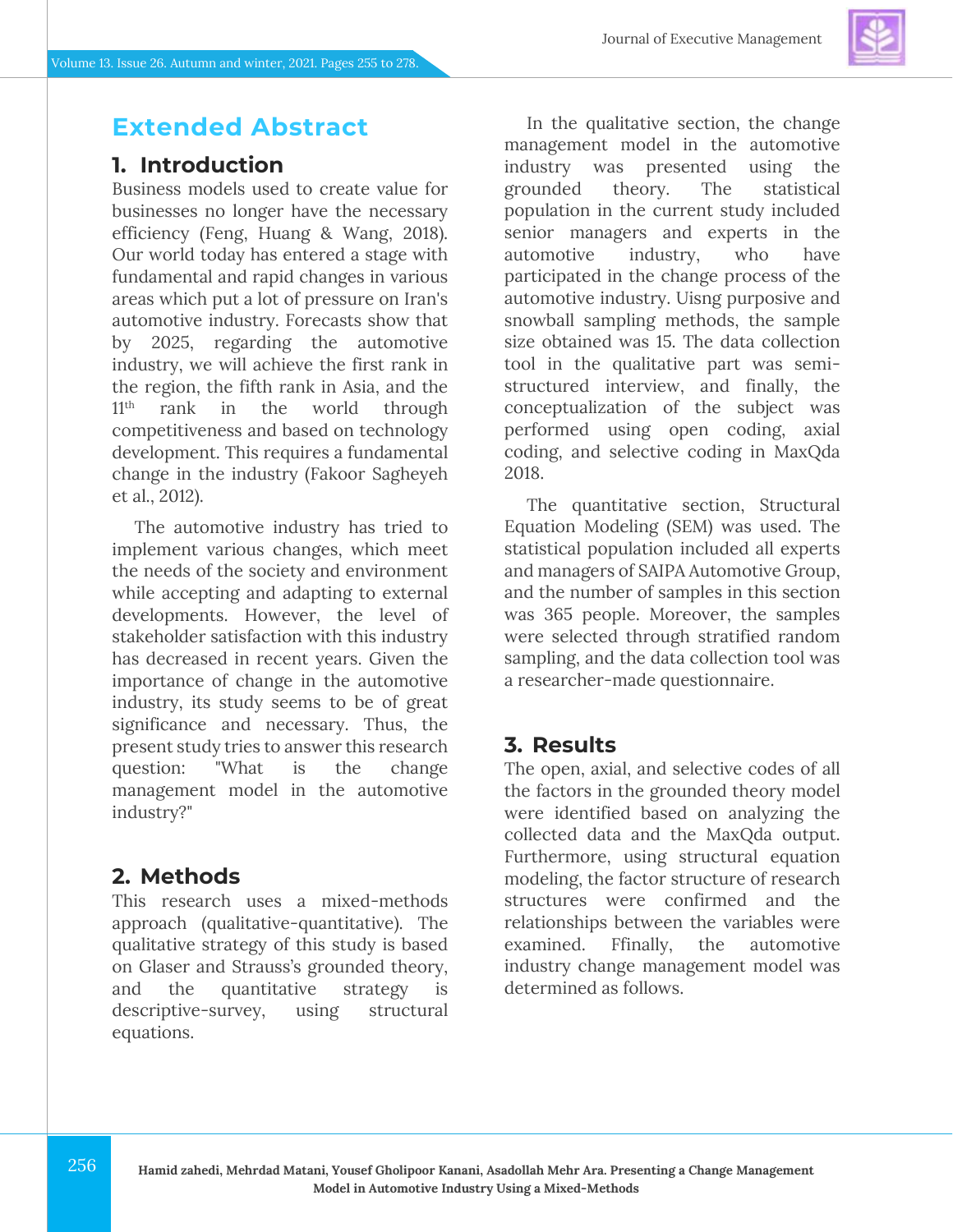



### **4. Conclusion**

- The main issue in this research was a patched change. This change was characterized by three components of untime change, superficial change, and lack of system integration. This change indicated that the process of making changes in the organization happenned occasionally and unrelatedly.
- The most important causal conditions for change management were identified by the government tenure, i.e., the appointment components of political directors and the state economy. The government dominates the industry to such an extent that managers are appointed after the change of governments and will change after the change of each government.
- The intervention conditions in the field of change management were explained as "national culture". Its components included opportunism, ambiguity aversion, and lack of courage in decisionmaking. These factors overlap with cultural dimensions in the global project model (House et al., 2013).
- Another factor with international restrictions and cumbersome laws was the external environment. The external environment is one of the factors mentioned in most change management models, such as Tichy's TCP model (1983).
- Change management strategies were identified in three components of selecting competent managers, using consultants and specialist forces, and creating a sense of empathy and trust. Changes were more about a person's sentiments and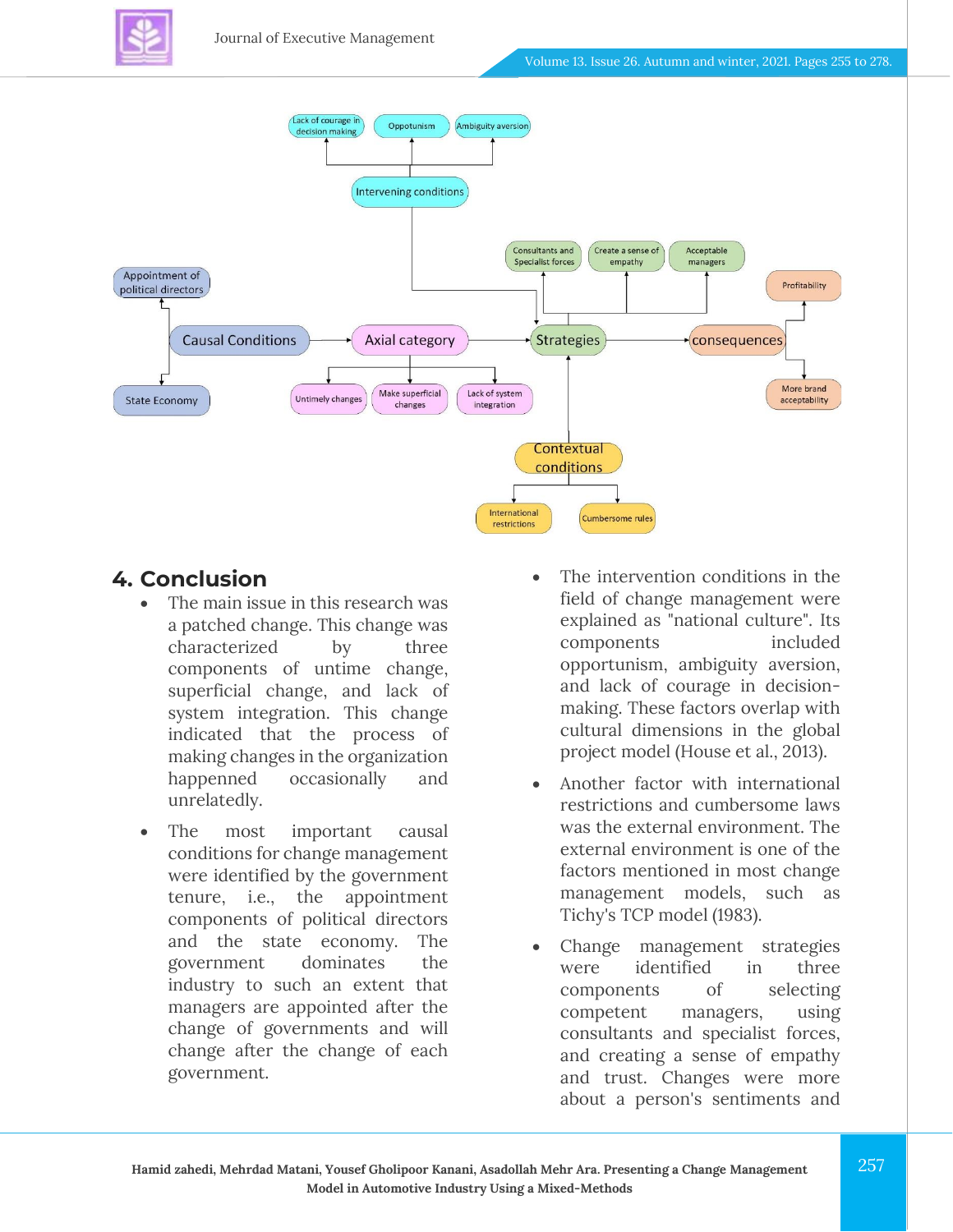emotions than logical and technical, and their adaptation to change was the most difficult stage of change (Rahshalet, 2007).

• These strategies ultimately led to increased survival based on the components of greater brand acceptability and profitability.

### **5. Implications**

• The future strategies of the automotive industry and the scope of government intervention in the automotive sector are determined by managers and experts of the automotive industry form an association and according to the government's involvement in this industry, together with the

### **References**

- Feng, C., Huang, J.-B., & Wang, M., (2018). Analysis of green total- factor productivity in China's regional metal industry: A meta- frontier approach. *Resource Policy.*
- House, R. J., Dorfman, P. W., Javidan, M., Hanges, P. J., & Sully de Luque, M. F. (2013). *Strategic leadership across cultures: GLOBE study of CEO leadership behavior and effectiveness in 24 countries*. Thousand Oaks, CA: SAGE.
- Rahschulte, T. (2007). Understanding how to change: An inductive determination of how agents of state government plan, lead and

Ministry of Industry, Mine and Trade.

- To make changes, the external environment should be thoroughly examined, and these changes should be made in accordance with the governance.
- A competency model should be developed for transformational managers in the automotive industry and the managers should be trained based on these competencies.
- Since changes in the automotive industry are patched changes, it is suggested to avoid such changes. Moreover, the participation of employees in developing and implementing these changes is recommended.

sustain change, published PhD Thesis, Regent University.

- Tichy, N. (1983). *Managing strategic change: Technopolitial and cultural dynamics.* Wiley \$ sons New York: NY.
- Fakur Taghi, A. M., Feizi, K., & Amiri, M. (2013). *Modeling the effect of supply chain power components on competitive advantages and competitiveness of the organization: A case study on Iran Khodro Company.* Modiriat Tolid va Amaliat, Tehran, Iran. [In Persian]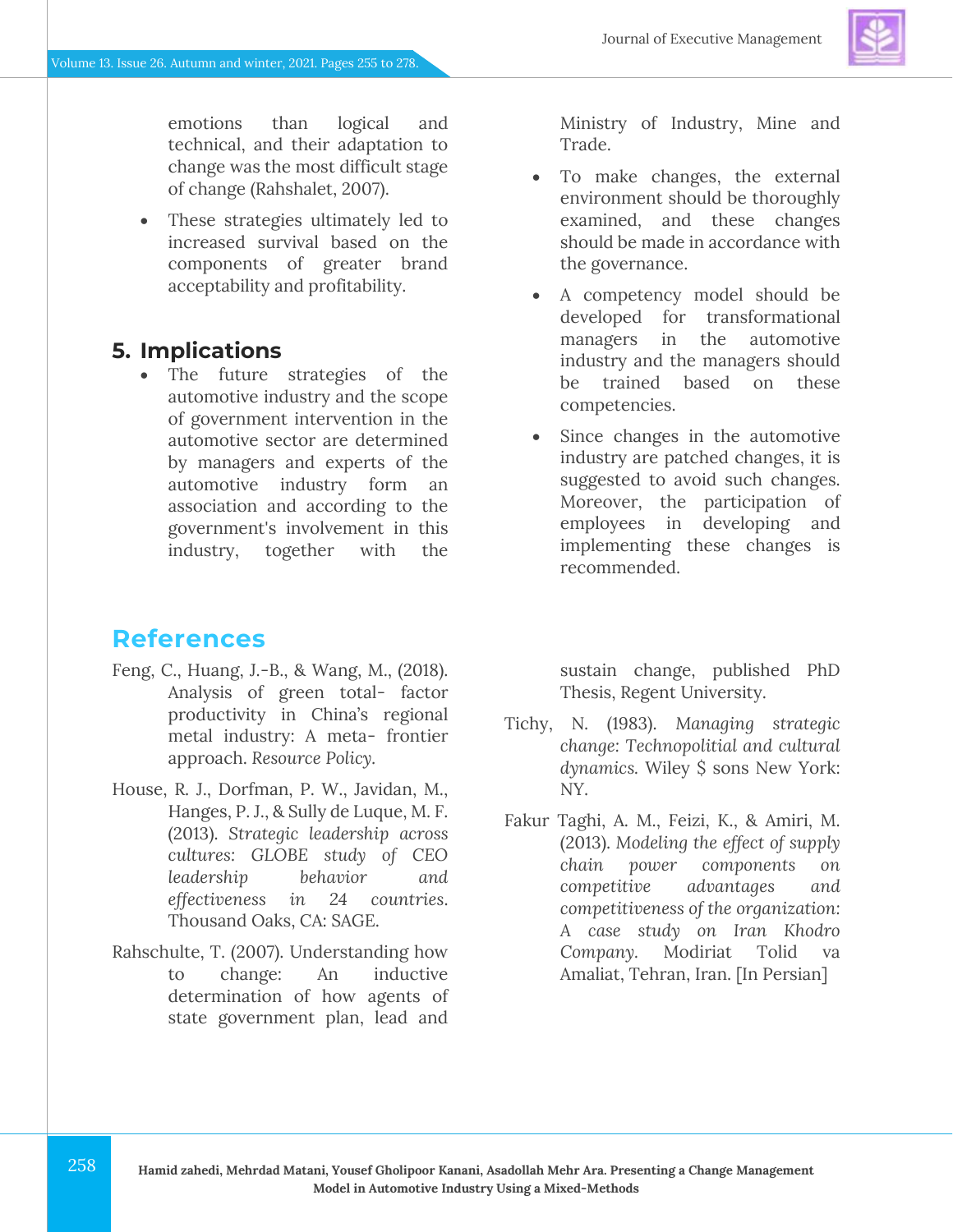

# **ارائه مدل مدیریت تغییر در صنعت خودروسازی با استفاده از تکنیک آمیخته**

حمید زاهدی العلل مهرداد متانی ا $\Psi^*$  ها [،](https://www.orcid.org/0000-0002-3498-7339) یوسف قلی پور کنعانی الله سلالله مهرآرا

1 دانشجوی دکتری مدیریت دولتی، گرایش منابع انسانی،دانشگاه آزاد اسالمی، واحد قائم شهر،قائم شهر،ایران

2 استادیار گروه مدیریت،واحد قائم شهر، دانشگاه آزاد اسالمی،قائم شهر،ایران

استادیار گروه مهندسی صنایع،واحد قائم شهر،دانشگاه آزاد اسالمی،قائم شهر،ایران <sup>3</sup>

4 استادیار گروه مدیریت، واحد قائم شهر، دانشگاه آزاد اسالمی،قائم شهر،ایران

#### 10.22080/JEM.2021.19474.3303

**d**oi

تاریخ دریافت: 22 مرداد 1400 تاریخ پذیرش : ۲۵ فروردین ۱۴۰۰ تاریخ انتشار: 1 بهمن 1400

کلیدواژه ها:

سازی

تغییرات سازمانی، مدیریت تغییر، تکنیک آمیخته، خودرو

259

# **چکیده**

 هدف اصلی این پژوهش طراحی مدل مدیریت تغییر در صنعت خودروسازی است. با توجه به اینکه هدف این پژوهش، روش تحقیق آمیخته مورد استفاده قرار گرفته است. در بخش کیفی، استفاده از روش تحقیق مطالعه موردی و مصاحبه نیمه ساختارمند با صاحبنظران و اساتید، منجر به تدوین معیارهای مدل تحقیق گردید و در بخش کمی با استفاده از روش توصیفی-پیمایشی و با استفاده از ابزار محقق ساخته برای سنجش اثربخشی بیرونی آن اقدام شد. بر اساس مصاحبههای انجامشده و بررسی مطالعات پیشین، عوامل مؤثر بر مدیریت تغییر در دستهبندیهای داخلی و خارجی شناساییشده است. با استفاده از تکنیک تحلیل عامل تائیدی، مؤلفههای مدیریت تغییر در مدل داده بنیاد ارزیابی و رتبهبندی شدند. درنهایت بر اساس مدل معادالت ساختاری مدل داده بنیاد مدیریت تغییر صنعت خودرو مورد تجزیهوتحلیل قرار گرفت و راهبردهای مدیریت تغییر در سه مؤلفه انتخاب مدیران مقبول، استفاده از مشاورین و نیروهای متخصص و ایجاد حس همدلی و اعتماد شناساییشده است. استفاده از مدیران متخصص و رهبران مناسب در این صنعت سبب میشود مدیریت تغییر با بهرهوری در این صنعت اجرا شود،که این راهبردها به پیامد افزایش بقا تحت مؤلفههای مقبولیت بیشتر برند و سودآوری است.

[mehrdadmatani@yahoo.com](mailto:mehrdadmatani@yahoo.com) **:ایمیل** تلفن: **09111727464** 

**<sup>\*</sup> نویسنده مسئول :** مهرداد متانی **آدرس:** مازندران،قائمشهر،جاده نظامی،دانشگاه آزاد اسالمی قائمشهر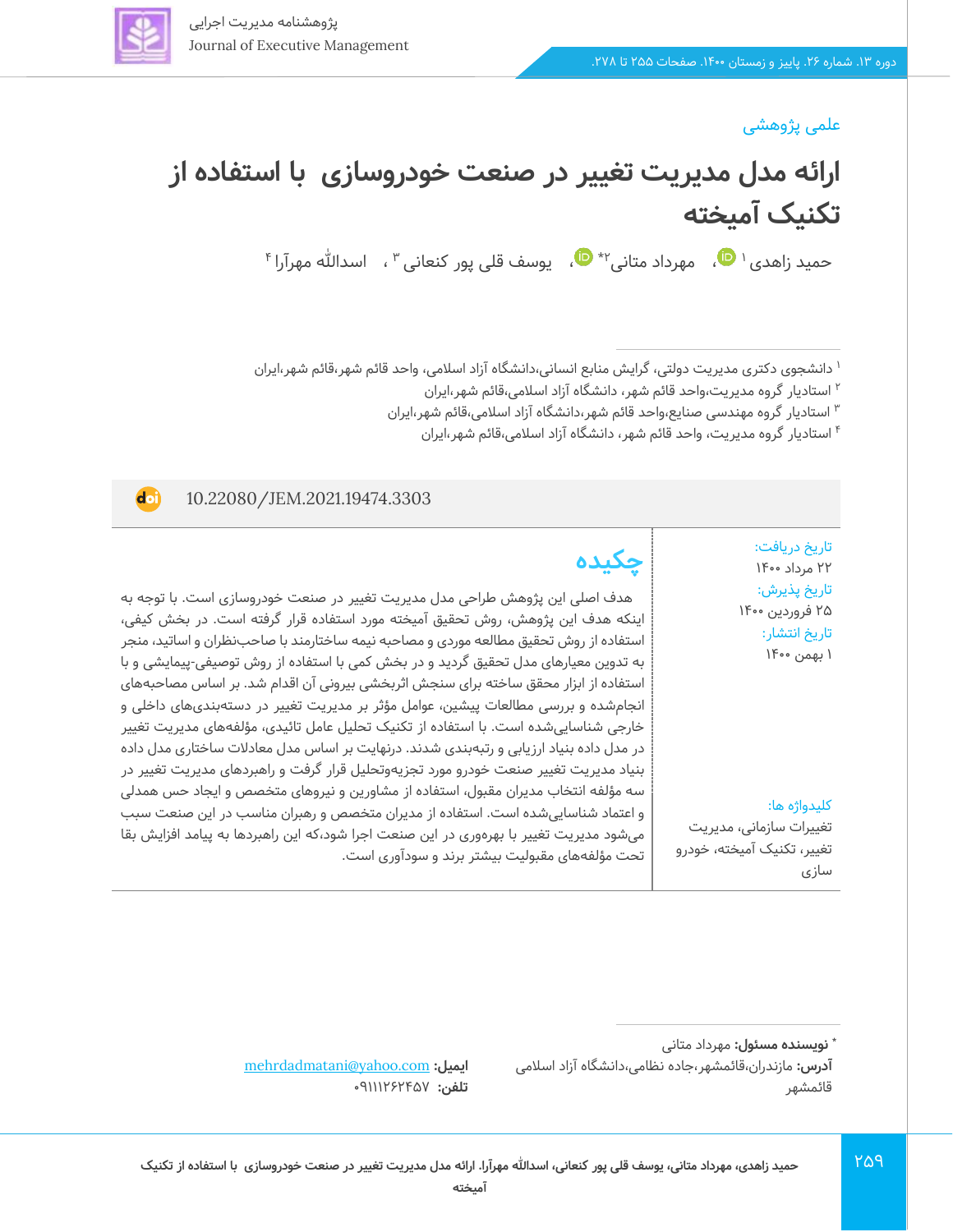# **1 مقدمه**

مدل های کسب و کاری که در گذشته برای مشاغل ایجاد ارزش می کردند، د یگر کارایی الزم را ندارند(فنگ، هانگ و وانگ۱، ۲۰۱۸). اگر به ۲۰ سال قبل نگاهی بیفکنیم در می،یابیم که تنها مشاغل محدودی وجود دارند که هنوز کارهای گذشته را به روشی یکسان انجام م ی دهند. آنها یا کارها را متفاوت انجام می دهند و یا کارهای متفاوتی را به انجام می رسانند (آچاریا، سینگ و پریرا۲، ۲۰۱۸). امروزه در قرن بیست ویکم، تغییر و چگونگی هدای ت موفقیت آمیز آن موضوعی حیاتی در ذهن رهبران سازمانی شده است. موفقیت آیندة سازمانها به چگونگی هدایت تغییر بستگی دارد. در بازار امروز، تغییر ضرورتی برای موفقیت پیوسته است )لوزانو و هارتمن ،3 2018(. عليرغم توجه گسترده به مديريت تغيير به عنوان يكي از مهارتهای اساسي مديريت در دهه هاي اخير در سراسر دنيا و در كشورهاي مختلف، اين مبحث هنوز از توجه تا اجراي در عمل و در نهايت نهادينه شدن در همه عرصه های مديريتي و سازماني و بطور كلي در ابعاد مختلف زندگي فردي و اجتماعي راه درازي در پيش دارد (کوتر۴ ، ۲۰۰۸). از اين رو، توليد علم در اين عرصه میتواند ضامن رشد و توسعه آن و در نتيجه بهكارگيري یافته ها، آرا و نظرات در ساختارهاي نظري و عملی باشد (حسین ، سینگ، فاروک وسوهال۵،  $.$ ( $Y \circ$ )۶

امروزه دنیای ما وارد دورهای شده است که تغییرات اساسی و شتابان، از ویژگیهای آن است. ویژگیهای اساسی این دوره؛ جهانی شدن، افزایش نقش دانش، انقالب فناوری اطالعات و ارتباطات، تحول در بازار کار جهانی، تغییرات سیاسی و اجتماعی م ی باشد. این تغییرات بوجود آمده در حوزههای مختلف، فشار زیادی را به صنعت خودرو کشور وارد ساخته است. این صنعت به دلیل

وابستگی به دولت همواره تحت تأثیر تحوالت سیاسی بوده و چشم به حمایت های مستقیم و غیرمستقیم دولتی دوخته است .با این حال و با وجود نیم قرن سابقه، چالش های پیش روی این صنعت باعث گردیده خودروسازی در ایران نتواند همگام با تحوالت جهانی حرکت کند و در بازارهای رقابتی حرفی برای گفتن داشته باشد. چشم انداز تدوین شده برای صنعت خودرو در افق 1404 ، از "دستیابی به جایگاه نخست صنعت خودرو در منطقه، رتبه پنجم آسیا و رتبه یازدهم در جهان از طریق رقابت پذیری مبتنی بر توسعه فناوری " صحبت می کند. که با ادامه روند قبلی امکان پذیر نخواهد بود و نیازمند تغییر رویکرد اساسی در این صنعت است. ( فکور ثقیه و همکاران، ۱۳۹۱)

صنعت خودرو در برابر فشارها و تحوالت، اقدام به پیاده سازی تغییرات مختلف در ساختار، فرایندها، تکنولوژی، نیروی انسانی و سایر اجزای خود نموده است و سعی کرده است ضمن سازگاری و انطباق با تحولات بیرونی، پاسخگوی نیازهای جامعه و محیط خود باشد اما در سال های اخیر میزان رضایت ذینفعان از این صنعت روبه کاهش بوده است با توجه به اهمیت تغییر در صنعت خودرو برای پاسخگویی به فشارها و سازگاری با تحولات، مطالعه آن مهم و ضروری است. لذا این تحقیق به دنبال پاسخ به این پرسش است که مدل مدیریت تغییر در صنعت خودرو چیست؟ و عوامل تاثیرگذار در مدل تغییر صنعت خودرو چه عواملی هستند؟ برای پاسخ به این سواالت ابتدا با بررسی پیشینه پژوهش به بررسی مدل های مدیریت تغییر پرداخته شده است و در ادامه به دلیل خال ادبیاتی موجود در این زمینه با استفاده از نظریه داده بنیاد به ارائه مدل تغییر در صنعت خودرو پرداخته شده است که در ادامه با استفاده از روش تحقیق کمَی این مدل مورد ارزیابی نیز قرار می گیرد و در نهایت

<sup>4</sup> . Kotter

<sup>5</sup> . Hossein , Singh , Farouk & Sohal

<sup>1</sup> . Feng, Huang & Wang

<sup>2</sup> . Acharya , Singh & Preira

<sup>3</sup> . Lozano & Haartman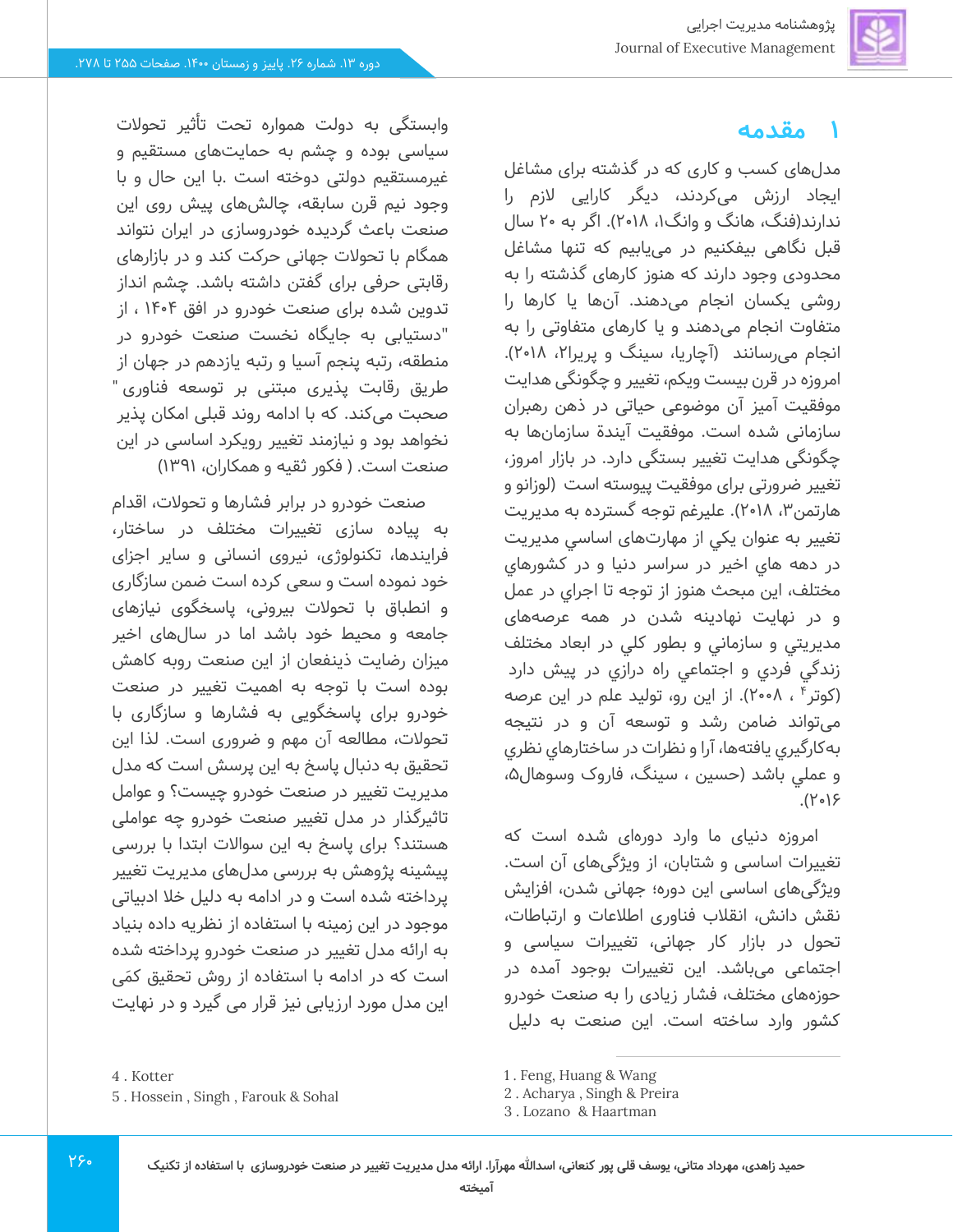

با بررسی یافتهها، به بحث، نتیجه و ارائه پیشنهادات پرداخته می شود.

### **2 پیشینه پژوهش**

توانایی سازمان در برنامه ریزی، طراحی و اجرای مؤثر و کارآمد تمام انواع تغییر به همراه ذینفعان سرسپرده و متعهد و ایجاد کمترین تأثیر منفی ممکن بر افراد و عملیات از مهم ترین توانایی های سازمان می باشد (آدیتی ، سانیاوا و الیزا ، ۲۰۱۹)'؛ به طوری که نتایج مطلوب کسب و کار در نتیجه تغییر بدون تناقض، حاصل شود و به طور مستمر، برای تحویل بیشترین بازدهی سرمایه، برای عملیات یکپارچه حاصل شود. الور و وورلی ) 2006( بیان کردند که » مهمترین توانی که سازمانها میتوانند داشته باشند توان تغییر است؛ این توانی است که امروز فاقد آن هستند».در پاسخ به این تغییرات، سازمانها دائماً در تالشند تا خود را مطابق با تغییرات توسعه دهند (فنگ ، هانگ و وانگ،۱۸ه'۲)۲ مدیریت تحول یک شیوه ای است که سازمان ها می توانند به طور مداوم و پیوسته فعالیت های خود را رشد دهند و چشم انداز طوالنی مدت خود را افزایش دهند(بنجامین و پیتر ، ۲۰۱۱ ) ۳.

اگرچه تحول سازمانی موضوع جدیدی نیست، اما جهت گیریهای معاصرین به این موضوع اهمیت ویژهای بخشیده است و مدیران ارشد در بخش دولتی و خصوصی به شدت نگران این مطلب هستند که چگونه به بهترین وجه به این جهت گیریها پاسخ دهند )ایوانجی ،ایوانجی، مکلنتایر و داکاستا، ۲۰۱۷)۴. و در این میان که تغییر سازمانها اهمیت بالایی یافته است (داونتپورت<sup>۵</sup> ، ۲۰۱۲). مدیریت تغییر، نوعی استراتژی بهینه سازی سازمان است که در اواخر دهه 1950 و اوایل دهه 1960 مطرح شد و امروزه حوزه تحول سازمان در راه تکامل

- 1 . Aditi, Sanjaya, Elisa
- 2 . Feng, Huang, Wang
- 3 .Benjamin and Peter
- 4 . Ivanaj, Ivanaj, Mclntyre, Costa
- 5 . Davenport

خود به چارچوبی منسجم از تئوری ها و کاربردها رسیده است که می تواند بسیاری از مسائل مهم انسانی موجود سازمان را حل و فصل نماید. )سینگ و دلیوس ٔ ، ۲۰۱۷)

از دهه 1960 که مبحث تغییر در تئوری های سازمان و مدیریت مطرح شد، اندیشمندان مختلف الگوها و مدل های متفاوتی را برای تغییرات سازمانی پیشنهاد کرده اند که هرکدام از این مدل ها مبتنی بر پیش فرض های خاصی بوده است که در پس ذهن نظریه پرداز وجود داشته و مبنای کار وی را تشکیل داده اند. ( برنر<sup>۷</sup>، ۲۰۰۸؛ ون دی ون، پول<sup>۸</sup>، 2005،( این پیش فرض ها بیش از هر چیز متاثر از دوره زمانی و زمینه ای هستند که نظریه پرداز در آن قرار گرفته است. البته هیچ کدام از این مدل ها را تا به امروز نیز نمی توان رد کرد و هرکدام از آنها در شرایطی قابلیت استفاده و بکارگیری را دارند.

در شروع قرن بیستم، اولین مدل های تغییری که ارائه شدند بر ساز و کارهای تیلوریسم و رویکردهای علمی و تحلیلی تاکید داشتند و مدیران عملیاتی سعی داشتند که از شیوه های تفکر مکانیکی در پیاده سازی برنامه های تغییر نیز استفاده کنند. ) مورگان<sup>۹</sup>، ۱۹۹۶، بورک<sup>۱</sup>۰، ۱۹۹۲) اما به مرور رهیافت سیستم های باز و رویکردهای مبتنی بر روابط انسانی جایگاه خود را در بحث یافتند و به اهمیت همسوسازی نیازها و خواسته های افراد با منافع سازمانی که تغییر به دنبال آن است، پی بردند تا بتوان از آن طریق بر مقاومت افراد غلبه نمود و با جلب مشارکت بین واحدی پیاده سازی تغییر را تسهیل نمود. با توجه به رویکردهای گوناگون به تغییرات سازمانی در دوره های زمانی مختلف میتوان

- 7 . Brenner
- 8 . Van de van & Poole
- 9 . Morgan
- 10 . Burk

<sup>6</sup> . Singh and Delios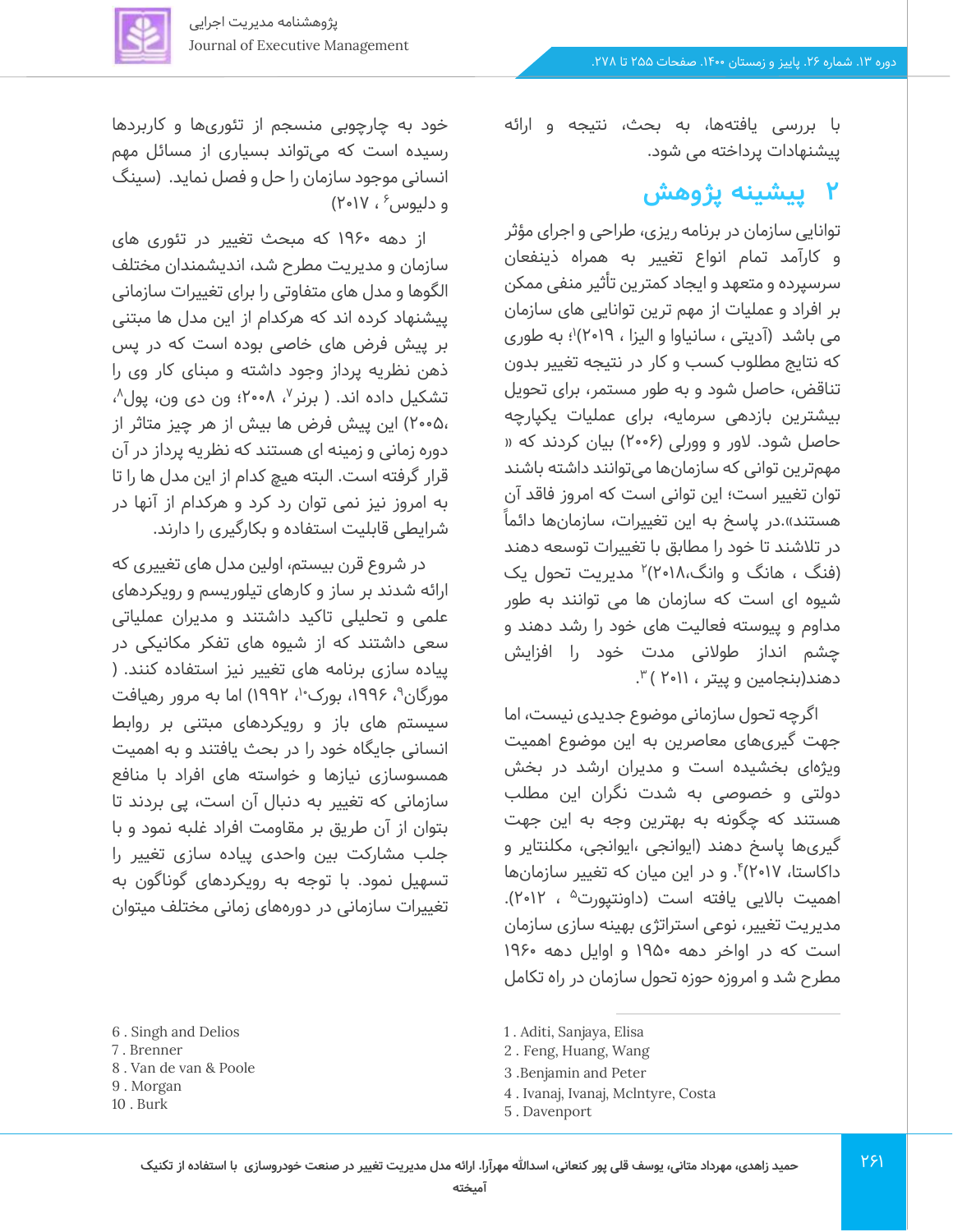موضوع را به سه دوره زمانی مختلف تقسیم نمود. ) دمرز'، ۲۰۰۹، ۲۳۰)

# **2.1 دوره اول: اختیارگرایی یا جبرگرایی در تغییرات سازمانی )انطباق یا انتخاب(**

اولین دوره از تکامل موضوع، با بحث پیرامون این موضوع شکل گرفت که آیا سازمانها میتوانند تغییراتی در خود ایجاد کنند تا با محیط در حال تکامل خود، هماهنگ شوند و یا اینکه نیروهای محیطی تعیین کننده شکلی از سازمانها هستند که از شرط بقاء در محیط برخوردارند. این اختالف نظر بین طرفداران اراده گرایی سازمانها و معتقدان به جبر محیطی هنوز هم یکی از مناظرات و مباحث مهم در زمینه تغییرات سازمان است(دمرز، ۰-۲۰۰ - $(1)$ 

# **2.2 دوره دوم: تغییرات دگرگون ساز یا توسعه ای**

در این دوره، تغییر را دورهای از گسست و عدم پیوستگی می دانستند که به صورتی انقالبی و تحول گونه رخ می دهد. تمامی افراد بر سر این مسئله اتفاق نظر داشتند که تغییرات همواره به صورت تدریجی و تجمعی رخ نمیدهند و تغییر میتواند از طریق دوره های کوتاه و متناوبی از تغییرات بنیادین

و دگرگونساز به وقوع پیوندد. ( میلر و فریسن<sup>۲</sup>، 1985( <sup>3</sup> 1984؛ توشمان و رومانلی،

# **2.3 دوره سوم: تکامل طبیعی یا پویایی های اجتماعی**

این دیدگاه تغییر را فرایندی میدانست که نمی توان برای آن نقطه شروع یا پایان مشخصی متصور شد.در حقیقت در این دوره جدالی بین طرفداران نظریه پیوستگی سازمان در مقابل گسست سازمان شکل گرفت.) آرزمجو، 1393( اکثر محققان این دوره، دیگر تغییر را فرایندی نادر و یکباره که از سطوح باالیی سازمان تحمیل می شود، نمیدانستند بلکه آن را فرایندی طبیعی و معمول که در هرکجای سازمان میتواند رخ دهد تصور می کردند.

کلیه تحقیقاتی که در حوزه تغییر انجام شده اند میتوان در سه حوزه دسته بندی کرد. برخی مدل های تغییر، بر محتوای تغییرات تمرکز دارند. محتوای تغییر، جهت گیری کلی آن را نشان می دهد و اینکه مقصود از تغییر چیست. دسته دیگری از مدل های تغییر، فرایند تغییر و چگونگی اجرا و پیاده سازی آن را به اقتضای شرایط نشان میدهد. دسته سوم مدل هایی هستند که به اقتضای شرایط دورنی و بیرونی سازمان، وضعیت اجزای مدل را تعیین میکنند( بورکٴ، ۲۰۰۸: ۱۴) که خلاصه ای از مدل های مدیریت تغییر در جدول شماره 1 بیان گردیده است.

1 . Demers

2 . Miller & Friesen

- 3 . Tushman & Romanelli
- 4 . Burke

**حمید زاهدی، مهرداد متانی، یوسف قلی پور کنعانی، اسدهللا مهرآرا. ارائه مدل مدیریت تغییر در صنعت خودروسازی با استفاده از تکنیک**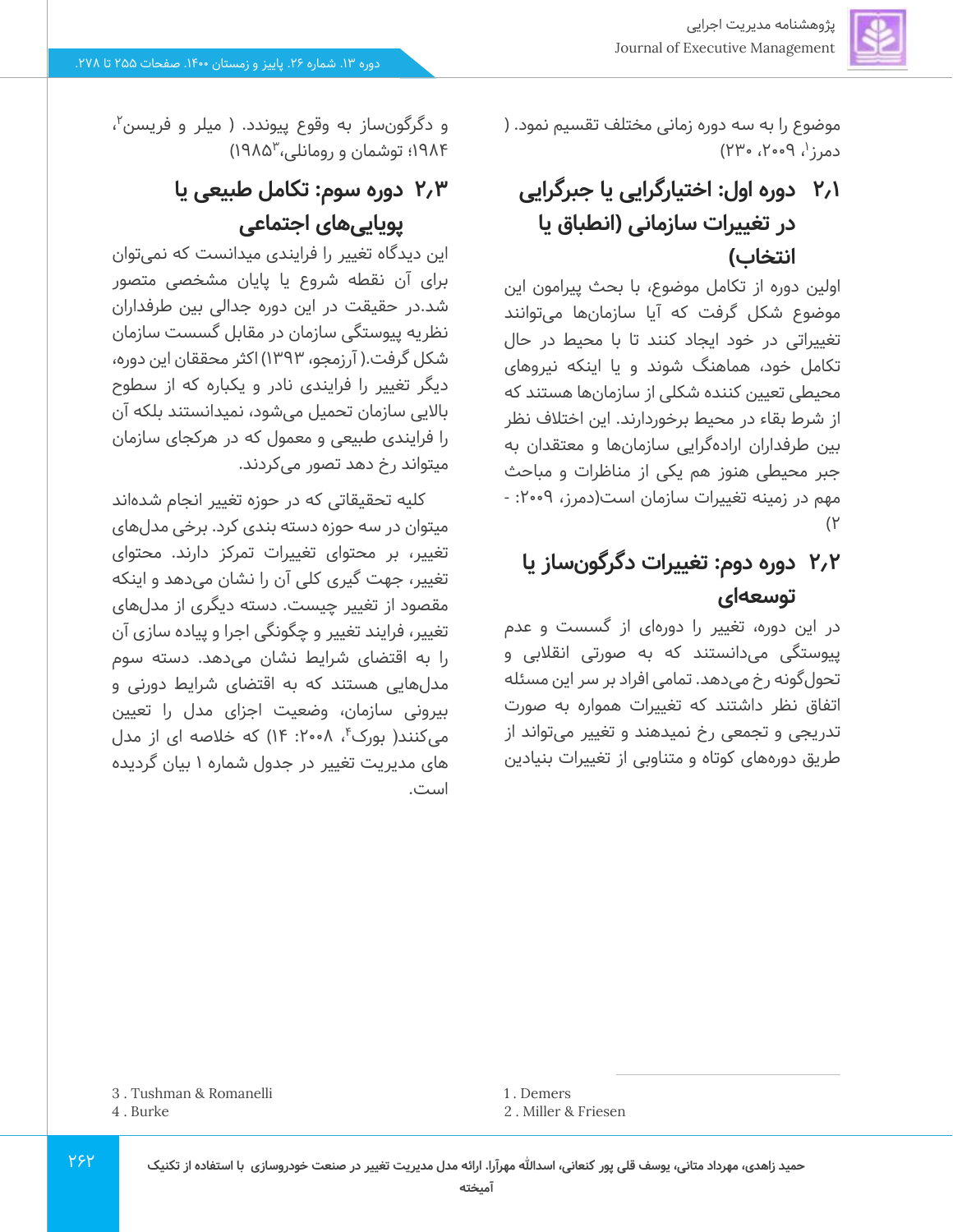

| پژوهشنامه مدیریت اجرایی         |
|---------------------------------|
| Journal of Executive Management |

| ابعاد مدل                                                                                                                                                                                                                                                                                     |                         |                             |                             |                                                 |                        |                   |                                               |                                             | عنوان مدل                     | نوع مدل                         |                                               |              |
|-----------------------------------------------------------------------------------------------------------------------------------------------------------------------------------------------------------------------------------------------------------------------------------------------|-------------------------|-----------------------------|-----------------------------|-------------------------------------------------|------------------------|-------------------|-----------------------------------------------|---------------------------------------------|-------------------------------|---------------------------------|-----------------------------------------------|--------------|
| معيار عملكرد<br>رهبری                                                                                                                                                                                                                                                                         |                         | سیستم ها و منابع            |                             | فرايند                                          | كاركنان                | سازمان            | استراتژی                                      | جريان<br>ارزش                               | مدل تحول<br>(۲۰۰۷) Bitici     | مدل های<br>محتوايى              |                                               |              |
| الزامات<br>محيط                                                                                                                                                                                                                                                                               | قالب ذهنی رهبر و کارمند |                             | رفتار رهبر و کارمند         |                                                 | الزامات<br>فرهنگ       | الزامات کسب و کار |                                               | الزامات<br>سازمان                           | محيط                          | مدل اندرسون و<br>اندرسون (۲۰۰۱) | مديريت تغيير                                  |              |
|                                                                                                                                                                                                                                                                                               |                         |                             |                             | سمبل ها                                         |                        | پارادایم ها       | رويه ها                                       | سابقه                                       | ساختار<br>قدرت                | ساختار<br>سازمانى               | مدل شبکه<br>فرهنگ (۱۹۹۹)                      |              |
| خروجى                                                                                                                                                                                                                                                                                         | منابع                   |                             | فرايندها<br>قابلیت ها       |                                                 |                        | شايستگى           |                                               | <del>پاسخ</del> گویی استراتژیک              | مقاصد استراتژیک               |                                 | مدل ولمن<br>(1995)                            |              |
| نیازها و<br>ارزش های<br>افراد                                                                                                                                                                                                                                                                 | مهارت<br>ها             | انگيزش                      | جو<br>(فضا)                 | سيستم<br>ها                                     | ساختار                 | تجارب<br>مديريتى  | فرهنگ                                         | استراتژی و<br>ماموريت                       | رهبری                         | محيط<br>خارجى                   | مدل بورک و<br>ليتوين ( ١٩٩٢)                  |              |
| تاثیرات بر<br>كاركنان                                                                                                                                                                                                                                                                         | عملكرد                  | شبكه<br>های غیر<br>رسمى     | كاركن<br>ان                 | منابع                                           | شبكه<br>های<br>رسمى    | وظايف             | استراتژی                                      | فرایند های<br>سازمانى                       | سابقه                         | محيط                            | مدل TCP تیچی<br>(19AY)                        |              |
|                                                                                                                                                                                                                                                                                               |                         | ارزش های مشترک              |                             | كاركنان                                         |                        | شيوه              | مهارت ها                                      | سيستمها                                     | استراتژی                      | ساختار                          | مدل s۷ مکینزی<br>(19AY)                       |              |
| سابقه                                                                                                                                                                                                                                                                                         |                         | رفتار گروهی و درون<br>گروهی |                             | آرایش رسمی<br>سازمان                            | افراد                  | وظايف             | استراتژی                                      | رفتار و آثار<br>فردى                        | منابع                         | محيط                            | مدل تجانسی<br>نادلر و توشمان<br>$(19\Lambda)$ |              |
| محيط خارجى<br>مکانیزم های مفید                                                                                                                                                                                                                                                                |                         |                             |                             | پاداش                                           | رهبری                  | روابط             | ساختار                                        | اهداف                                       | مدل شش بعدی<br>ويسبورد (۱۹۷۶) |                                 |                                               |              |
| انگیزش                                                                                                                                                                                                                                                                                        |                         |                             |                             | كنترل                                           | هدف<br>گذاری           | تصميم<br>گیری     | تعاملات                                       | ارتباطات                                    | انگیزش                        | تحليل سيستم<br>لیکرت (۱۹۶۷)     |                                               |              |
| متغیرهای انسانی<br>تكنولوژى<br>ساختار<br>وظايف                                                                                                                                                                                                                                                |                         |                             |                             |                                                 |                        |                   |                                               |                                             |                               | مدل ليويت<br>(1950)             |                                               |              |
|                                                                                                                                                                                                                                                                                               |                         |                             |                             |                                                 | فرايندهاى مديريت تغيير |                   |                                               |                                             |                               |                                 | عنوان مدل                                     | مدل های      |
| پايان همكاري واحد                                                                                                                                                                                                                                                                             |                         | تداوم و                     | تدوين برنامه عملياتى (تبديل |                                                 | تدوين                  | تجزیه و           | ایجاد رابطه در تغییر از                       |                                             | ایجاد نیاز                    | رونالد ليپيت،                   | فرايندى                                       |              |
| متقاضی تغییر با                                                                                                                                                                                                                                                                               |                         | ثبات<br>تغيير               |                             | اهداف و استراتژي ها به<br>اهداف و<br>فعاليت ها) |                        | استراتژي          | تحليل<br>سيستم                                | طریق پیوند تسهیل گر<br>خارجي به واحد متقاضي |                               | به تغییر                        | جين واتسون و<br>بروس                          | مديريت تغيير |
| تسهیل گر تغییر                                                                                                                                                                                                                                                                                |                         |                             |                             | هاي كلان                                        | متقاضى<br>تغيير        | تغيير             |                                               |                                             | وستلى(١٩۵٨)                   |                                 |                                               |              |
|                                                                                                                                                                                                                                                                                               |                         | حفظ نيروي حركتى             |                             |                                                 | مدیریت گذار از         | بسط و گسترش حمایت |                                               | ایجاد چشم انداز و                           |                               | ايجاد                           | کامینگز و اورال                               |              |
| تحول تا مرحله<br>تكميل                                                                                                                                                                                                                                                                        |                         |                             | حالت جاری به<br>حالت مطلوب  |                                                 |                        | سياسي از تحول     | دورنمایی از حالت مورد<br>نظر و مطلوب در آینده |                                             | انگیزه<br>تحول                | (199V)                          |                                               |              |
| تعريف مدل                                                                                                                                                                                                                                                                                     |                         |                             |                             |                                                 |                        |                   |                                               |                                             | عنوان مدل                     | مدل های                         |                                               |              |
| الوينگ به ارائه چارچوبي مفهومي جهت نقش ارتباطات هنگام تحول سازماني مي پردازد. او معتقد است ارتباطات سبب كاهش مقاومت در<br>برابر تغییرات می شود . این چارچوب به موضوعات اصلی نظیر اطلاعات ، احساس تعلق خاطر به گروه ، احساس عدم امنیت و داشتن نفوذ<br>براي مقاومت در برابر تغيير اشاره مي كند. |                         |                             |                             |                                                 |                        |                   | الوینگ (۰۰۵ه)                                 | اقتضايى<br>مديريت تغيير                     |                               |                                 |                                               |              |
| به دنبال كاهش بهاي نفت در سال هاي نه چندان دور، اغلب كشورهايي كه اقتصاد شان بر پايه درآمدهاي نفتي بنا شده بود با مشكلاتي<br>روبه رو شدند. ال سديري با بررسي صنايع عربستان اين مدل را براي ايجاد تحول در صنعت ساختمان كشور عربستان پيشنهاد داده است.                                           |                         |                             |                             |                                                 |                        |                   |                                               | ال سديري<br>$(Y \circ \circ)$               |                               |                                 |                                               |              |
|                                                                                                                                                                                                                                                                                               |                         |                             |                             |                                                 |                        |                   |                                               |                                             |                               |                                 |                                               |              |
| ايشان در مقاله خود محرك هاي اثربخش را در قالب كاهش هزينه ، استاندارد سازي رويه ها ، سيستم هاي كنترلي جديد ، سيستم مديريت<br>زمان ، سیستم مدیریت کیفیت تعریف کرده است.                                                                                                                         |                         |                             |                             |                                                 |                        |                   |                                               |                                             |                               |                                 |                                               |              |

#### **جدول 1 خالصه ای از مدل های مدیریت تغییر**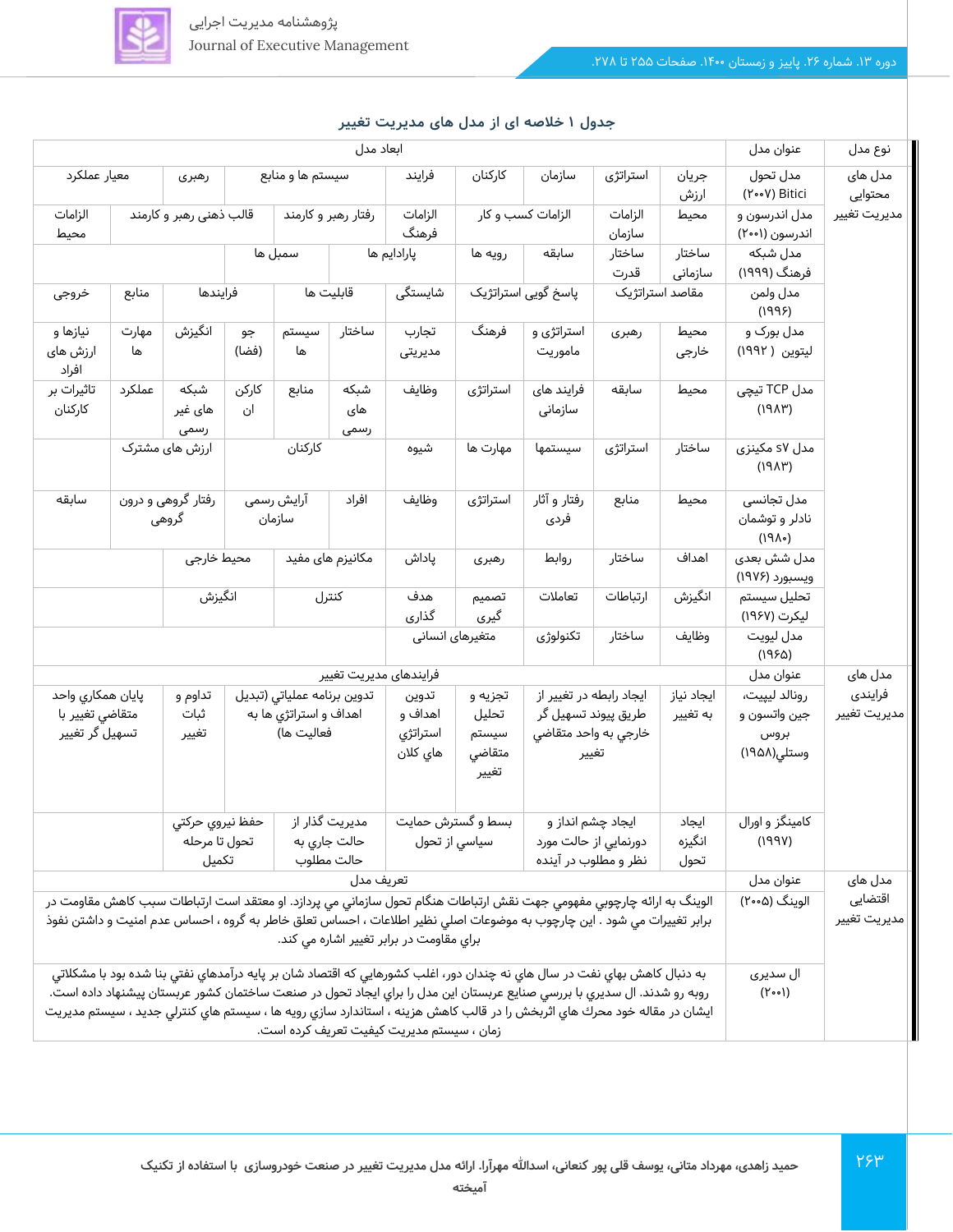

باتوجه به مطالبی که بیان شد و از زمانی که )دهه 60 میالدی( موضوع تغییر مورد توجه قرار گرفت اندیشمندان مختلف بر اساس پیش فرض های خود مدل ها و الگوهای تغییر را ارائه کردند که در جدول شماره 1 مهم ترین آنها ارائه شده است اما از دهه ،1990 چالشی جدید در مباحث تغییر سازمانی ایجاد شد و گروهی از نویسندگان به خالء وجود نوعی پیوند میان نظریههایی که تاکنون به آنها اشاره شده بود پی بردند. اما ایجاد چنین انسجامی در میان مباحث کاری بزرگ و دلهره آور بود. از یک طرف، نوعی آشفتگی و نگاه جزیرهای در مباحث مطرح شده وجود داشت. موضوع تغییر دربرگیرنده تمامی مباحثی که در زمینه فرایندهای سازمانی با عناوینی مختلف از قبیل یادگیری ،تکامل ، بداهه سازی ) اولریچ<sup>۱</sup>، ۱۹۹۹) و سازمان شوندگی (ویزبرد<sup>۲</sup>، ۱۹۷۶ و دمرز، 2009(مطرح می شوند، است. از سوی دیگر، با وجود سردرگمی بین مباحث نوعی همگرایی بین آنها به چشم میخورد و مانند آن است که الگوها و عباراتی مشابه را نویسندگانی مختلف در مکاتب گوناگون بارها و بارها استفاده کردهاند. بنابراین باتوجه به مدل ها و الگوهای متنوعی که در این زمینه بیان شده است هنوز مدل جامع و سیستمی که بتواند تمامی فرایندهای موردنظر در مدیریت تغییر را نشان دهد ارائه نگردیده است. لذا این پژوهش با داشتن نگاه سیستمی تالش می کند این خال ادبیاتی را پوشش دهد.

# **3 روش شناسی پژوهش**

این پژوهش با روش آمیخته ( کیفی – کمی) انجام شده است. راهبرد کیفی پژوهش حاضر، مبتنی بر روش تئوری داده بنیاد مبتنی بر مدل گلیسر و

- 1 . Aldrich
- 2 . Weisbord
- 3 .Glader & Strauss
- 4 . Theoretical sampling

اشتراووس<sup>۳</sup> و راهبرد بخش کمی، توصیفی و پیمایشی با استفاده از معادالت ساختاری است.

### **3.1 روش شناسی بخش کیفی**

روش تحقیق بخش کیفی، روش داده بنیاد است. جامعه آماری شامل خبرگان و مطلعان به موضوع شامل مدیران عالی یا مدیران میانی صنعت خودرو 4 بوده اند که با استفاده از روش نمونه گیری نظری انتخاب شده اند. منظور از نمونه گیری نظری، نوعی نمونه گیری هدفمند است که تمرکز آن بر تدوین نظریه است. در این روش پژوهشگر افراد مطلع را انتخاب می کند تا بتواند در فرآیند گردآوری، داده های مورد نیاز را غنی کند و امکان ساخت نظریه فراهم شود. ( بازرگان، ۱۳۸۷). ادامه مصاحبهها بر اساس فن گلوله برفی ادامه یافت، بدین صورت که هر مصاحبه شونده افراد بعدی را معرفی میکرد. مصاحبهها تا رسیدن به اشباع نظری ادامه پیدا کرده است و چون دیگر مفاهیم جدیدی یافت نمی شد با 15 نفر به شرح جدول مشخصات شماره 2 به پایان رسید. ابزار گردآوري داده ها در بخش كيفي مصاحبه هايِ نيمه ساختاريافته بوده که در نهايت مفهو م پردازي موضوع مد نظر با استفاده از کدگذاری های باز<sup>۵</sup>، محوری<sup>۶</sup> و انتخابی<sup>۷</sup> و با استفاده از نرم افزار مکس کیودا^ صورت گرفته است. که در جدول زیر مشخصات مصاحبه شوندگان ارائه گردیده است.

- 5 . Open Coding
- 6 .Axial Coding .
- 7 .Selective coding
- 8 .MaxQda 2018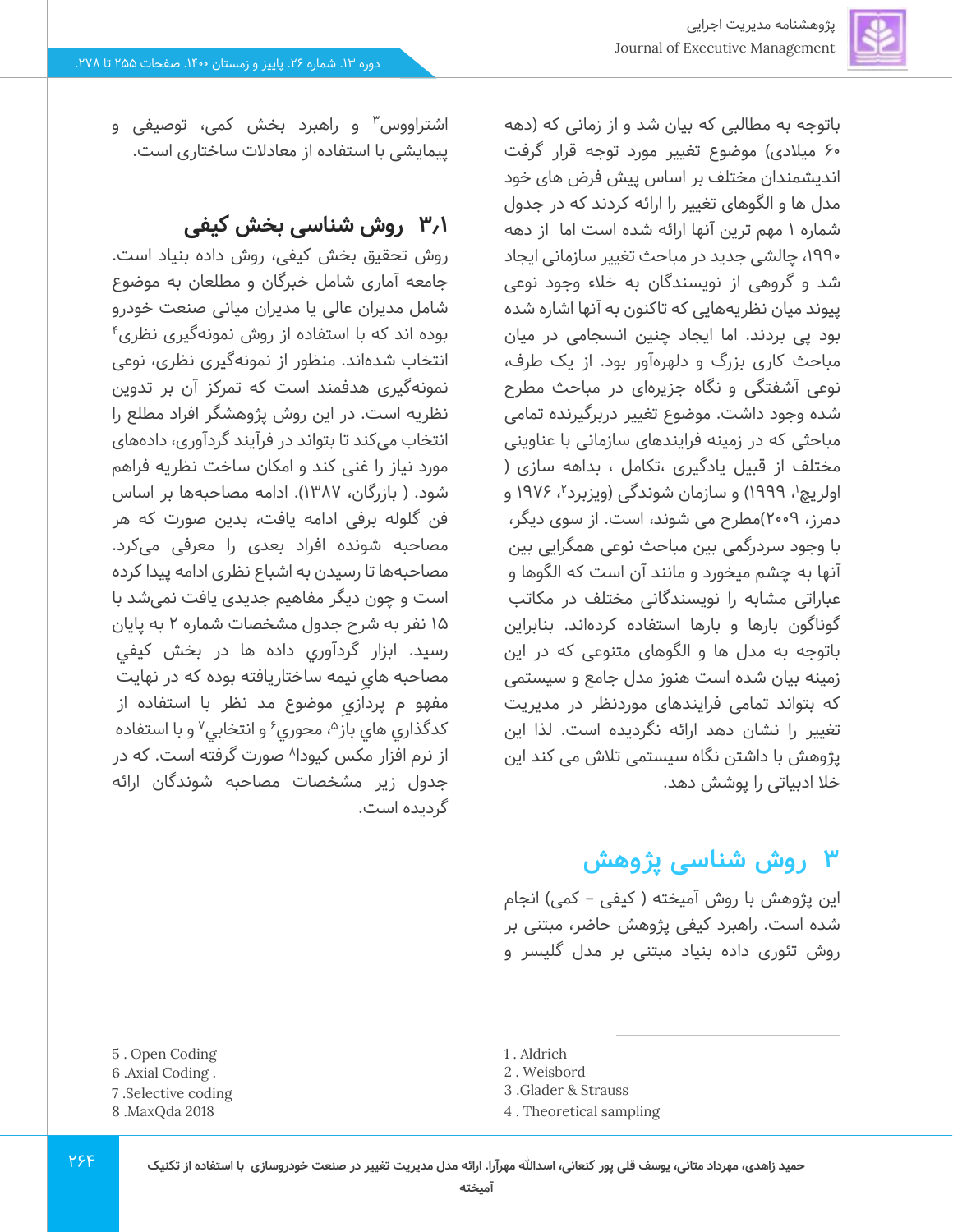

#### **جدول 2 مشخصات مصاحبه شوندگان**

| تاريخ<br>مصاحبه                 | تحصيلات | تجارب مرتبط                                               | شماره مصاحبه<br>شونده |
|---------------------------------|---------|-----------------------------------------------------------|-----------------------|
|                                 |         |                                                           |                       |
|                                 |         | رئيس هيئت مديره شركت ايندامين سايپا                       |                       |
|                                 |         | عضو هیئت مدیره و مدیر عامل شرکت سازه گستر ساییا           |                       |
| $9\Lambda/\circ\Delta/\circ Y$  | فوق     | عضو هیئت مدیره و مدیر عامل شرکت  پارس خودرو               |                       |
|                                 | ليسانس  | عضو هیئت مدیره و مدیر عامل گروه خودرو سازی سایپا          |                       |
|                                 |         | عضو اتاقهای بازرگانی ایران و چین و نیز اتاق ایران و آلمان |                       |
|                                 |         | مشاور وزیر صنعت، معدن و تجارت                             |                       |
|                                 |         | مشاور در شرکت ایران خودرو و وزارت ارشاد                   |                       |
|                                 |         | مدیر منابع انسانی شرکت پارس خودرو                         |                       |
| $9\Lambda/\circ\Delta/\circ\mu$ | فوق     | مدیرعامل امداد خودرو سایپا                                | ٢                     |
|                                 | ليسانس  | مدیرعامل گروه خودروسازی سایپا                             |                       |
|                                 |         | مدیرعامل شرکت ملی مس                                      |                       |
|                                 |         | معاون مهندسی شرکت ساییا                                   |                       |
|                                 |         | معاون توليد شركت ساييا                                    |                       |
| $9\Lambda/\Omega/\Omega$        | فوق     | عضو هيات مديره مركز تحقيقات سايپا                         |                       |
|                                 | ليسانس  | مديرعامل شركت ساييا كاشان                                 | ٣                     |
|                                 |         | قائم مقام توسعه محصول گروه سايپا                          |                       |
|                                 |         | مدیر عامل پارس خودرو                                      |                       |
|                                 |         | معاون طرح و برنامه شرکت ساییا                             |                       |
|                                 |         | مشاور مدیر عامل شرکت مدیران خودرو                         |                       |
|                                 |         | مشاور مدير عامل مركز تحقيقات ساييا                        |                       |
| $9\Lambda/\Omega/\Omega$        |         | مشاور مدير عامل شركت سايپا كاشان                          |                       |
|                                 |         | مشاور مدیر عامل شرکت کرمان موتور                          | ۴                     |
|                                 | دکتری   | مشاور مدیر عامل شرکت محور سازان ایران خودرو               |                       |
|                                 |         | مشاور مدیر عامل شرکت پارس خودرو                           |                       |
|                                 |         | مدیر در شرکتهای ایران خودرو                               |                       |
|                                 | ليسانس  | عضو هيات مديره شركت بن رو                                 |                       |
| 98/06/16                        |         | مدیر عامل شرکت قطعه سازی از گروه قطعات اعظام              | ۵                     |
|                                 |         | عضو هیات مدیره و قائم مقام مدیر عامل پارس خودرو           |                       |
|                                 |         | ۱- کارشناسی، ریاست و مدیریت سالنهای تولیدی ساییا،         |                       |
| $9\Lambda/\Omega/\gamma$        |         | معاونت توليد شركت ساييا كاشان                             |                       |
|                                 | فوق     | معاونت مهندسى شركت سايپا كاشان                            |                       |
|                                 | ليسانس  | معاونت توليد شركت يارس خودرو                              | ۶                     |
|                                 |         | قائم مقام اجرایی مدیرعامل شرکت پارس خودرو                 |                       |
|                                 |         | مدیر برنامی ریزی و سیستمها شرکت EPCO                      |                       |
| 91/00/10                        |         | مدیر مهندسی سیستمها محورسازان ایرانخودرو                  |                       |
|                                 | ليسانس  |                                                           |                       |

196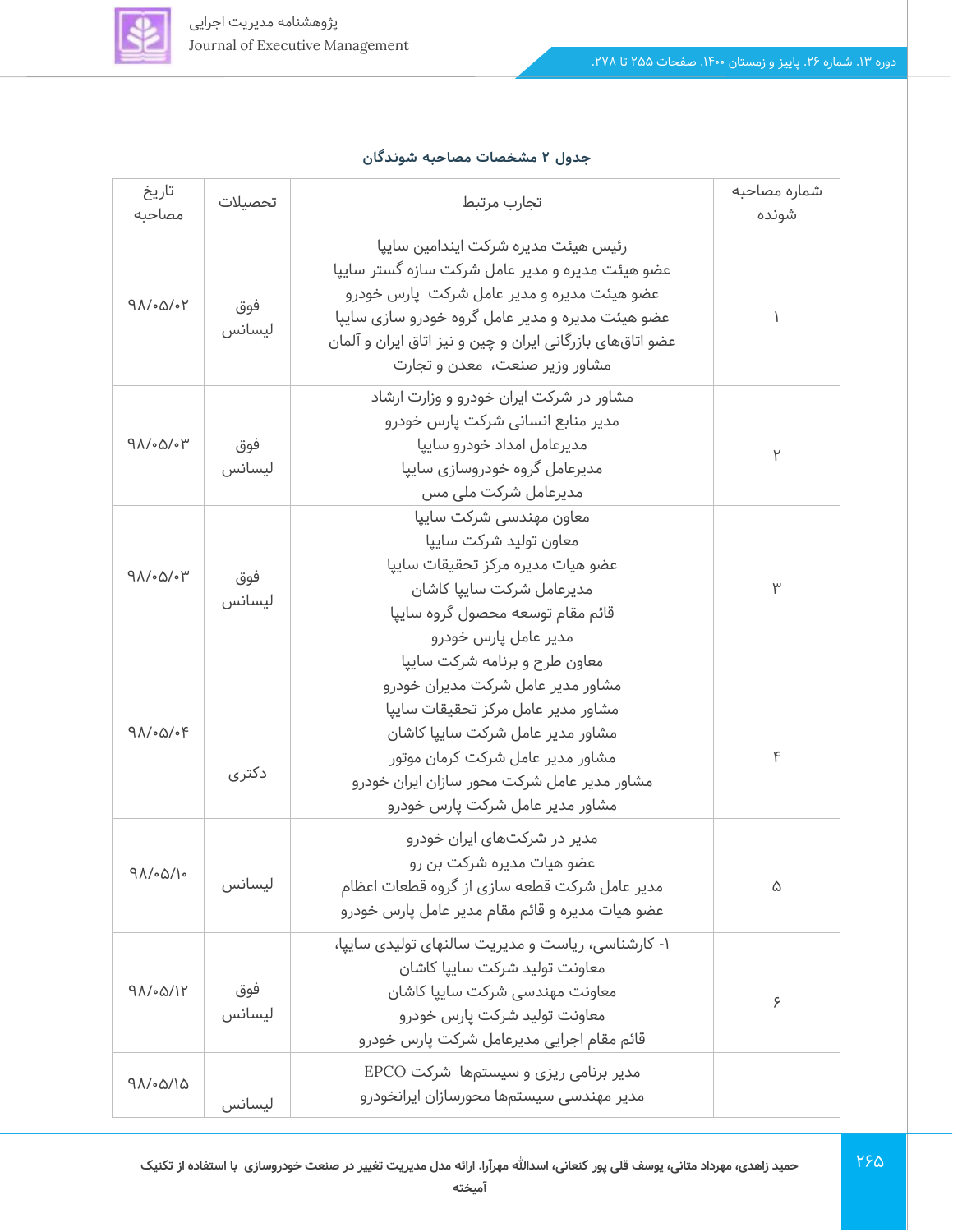

|                                        |        | مدیر کیفیت جامع قوای محرکه کرمان خودرو و مدیران خودرو | $\vee$        |
|----------------------------------------|--------|-------------------------------------------------------|---------------|
|                                        |        | قائم مقام مديرعامل شركت سيستم كيفيت فنون              |               |
|                                        |        | مدیر استراتژیک شرکت پارس خودرو                        |               |
|                                        |        | مدیر مهندسی سیستمها شرکت پارس خودرو                   |               |
| $9\Lambda/\sim\Delta/Y$                | دکتری  | کارشناس طراح سیستم شاسی، تحلیل گر سیستم، تحلیل گر CAE | $\Lambda$     |
|                                        |        | و رئیس مدیریت دانش مرکز تحقیقات و نوآوری سایپا        |               |
|                                        | فوق    | مدير عامل مركز تحقيقات ساييا                          |               |
| $9\Lambda/\Omega$                      | ليسانس | مدیر عامل یارس خودرو                                  | ٩             |
|                                        |        | عضو هیات مدیره شرکت ایران خودرو                       |               |
|                                        |        | مدیر عامل شرکت ایران کاوه                             |               |
|                                        |        | مدیر عامل شرکت پارس خودرو                             |               |
| $9\Lambda/\Omega$                      | ليسانس | مدیر عامل شرکت ایران خودرو دیزل                       |               |
|                                        |        | مدیر عامل شرکت شهاب                                   | $\mathcal{L}$ |
|                                        |        | مدیر عامل شرکت سایپا دیزل                             |               |
|                                        |        | ماشین سازی اراک                                       |               |
| $9\Lambda/\Omega/\mu$ .                |        | مشاور فنى رئيس هيأت عامل سازمان گسترش                 | $\mathcal{U}$ |
|                                        | ليسانس | مدیر عامل شرکت پارس خودرو                             |               |
|                                        |        | رئيس فدراسيون واليبال ايران                           |               |
| 91/05/04                               |        | رئیس فدراسیون کشتی ایران                              |               |
|                                        | ليسانس | مدیر عامل شرکت دخانیات ایران                          | $\mathcal{V}$ |
|                                        |        | مدیر عامل شرکت پارس خودرو                             |               |
| $9\Lambda/\sqrt{2}$                    |        | مدیر عامل شرکت تراکتور سازی                           | $\mathcal{W}$ |
|                                        | ليسانس | مدیر عامل شرکت پارس خودرو                             |               |
|                                        |        | مدير عامل شركت ايساكو                                 |               |
|                                        |        | مدیر عامل شرکت زامیاد                                 |               |
|                                        |        | قائم مقام مدير عامل شركت سايپا كاشان                  |               |
| $9\Lambda/\circ\div\circ/\circ\Lambda$ |        | هیأت مدیره شرکت ایران خودرو                           |               |
|                                        | دكترى  | هیأت مدیره شرکت سایپا یدک                             | 16            |
|                                        |        | معاون استاندار گیلان                                  |               |
|                                        |        | هيأت مديره شركت امداد خودرو ساييا                     |               |
|                                        |        | مدیر عامل و رئیس هیئت مدیره شرکت ایران خودرو          |               |
|                                        |        | رئیس هیئت مدیره بانک پارسیان                          |               |
| $9\Lambda/\sqrt{2}/\Lambda$            | فوق    | مدیرعامل شرکت خودروسازی ایران خودرو دیزل              |               |
|                                        | ليسانس | مدیر عامل شرکت  پارس خودرو                            | ١۵            |
|                                        |        | مدير عامل شركت ساييا ديزل                             |               |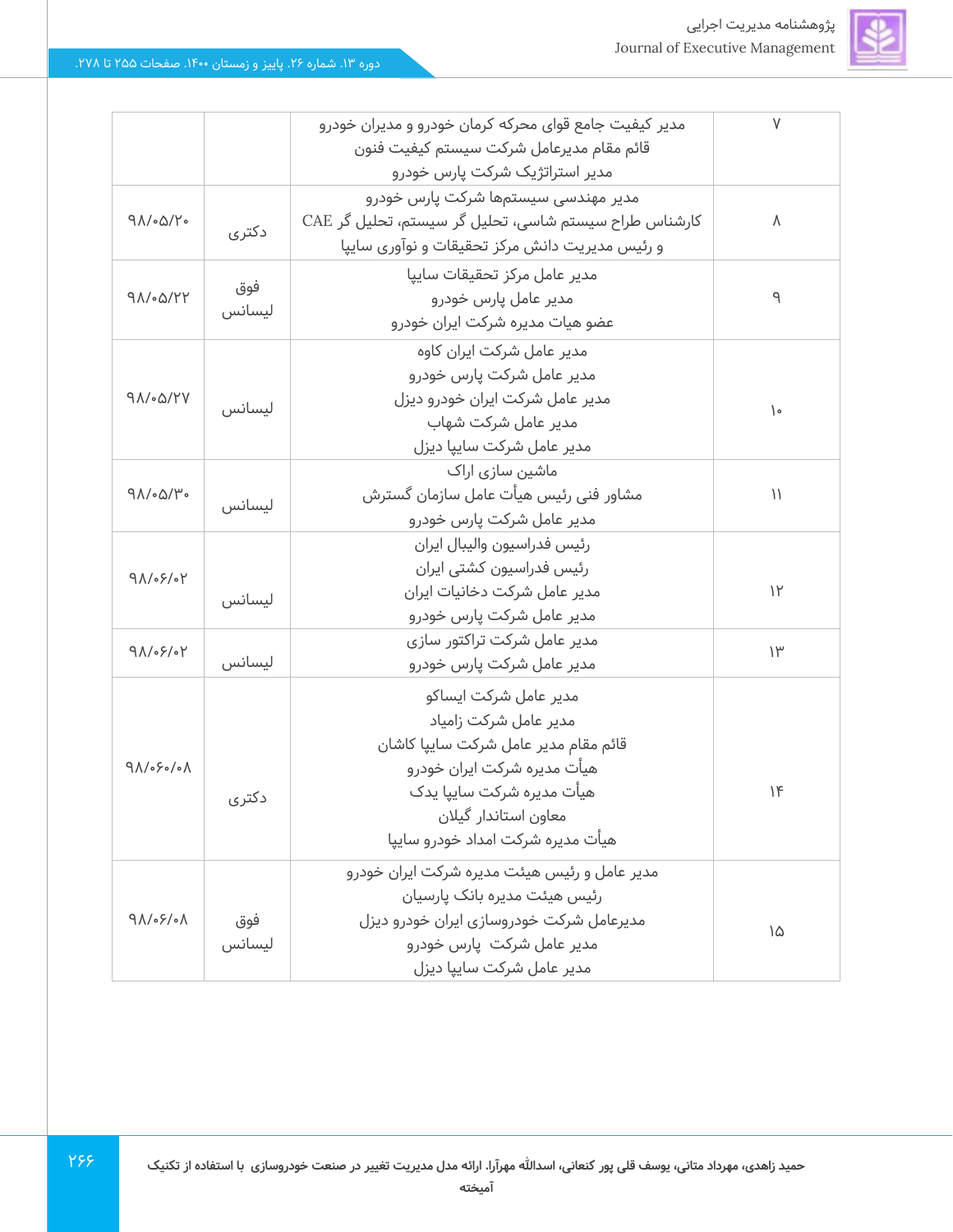

# **3.2 کیفیت در پژوهش کیفی : معیار مقبولیت در ارزیابی نظریه داده بنیاد**

کوربین و استراوس۱ (۱۹۹۰) برای ارزشیابی پژوهش های مبتنی بر نظریه پردازی داده بنیاد به جای معیارهای روایی و پایایی، معیار مقبولیت پیشنهاد داده اند. ( اسدی فر، ۱۳۹۱) برای ارزشیابی این پژوهش، از شاخص های ده گانه مقبولیت استفاده شده است. در این تحقیق از تمامی سالیق مدیریتی در صنعت خودرو استفاده شده است و با استفاده همزمان از روش های مختلفی نظیر مصاحبه، بررسی یادداشت ها و بازبینی مکرر داده ها و اسناد و مدارک باالدستی، سبب شد بیشترین داه مقبول بدست

آید. به طور مثال بعد از استخراج مدل اولیه و تحلیل داده ها، با گروهی از مصاحبه شوندگان و متخصصان صنعت خودرو جلسه گروهی برگزار شد و نقطه نظرات آنها در مورد مدل اخذ گردید.

## **3.3 یافته های پژوهش کیفی**

بر اساس تجزیه و تحلیل اطالعات جمع آوری شده در پژوهش، مفهوم تغییر وصله پینه ای و عوامل شکل دهنده آن شناسایی شد. در جدول شماره 3 که از خروجی نرم افزار مکس کیودا گزارش شده است، کدهای ( باز، محوری و انتخابی) مربوط به کلیه عوامل مدل داده بنیاد مشخص شده اند.

| محور       | كدهاى<br>انتخابى  | كدهاى محورى            | كدهاى باز                                                                                                                                                                                                                                                                                                                                                                     |
|------------|-------------------|------------------------|-------------------------------------------------------------------------------------------------------------------------------------------------------------------------------------------------------------------------------------------------------------------------------------------------------------------------------------------------------------------------------|
|            |                   | اقتصاد دولتى           | بی ثباتی مدیریتی- نفوذ در دولت- همراه کردن دولت-تصدی گری<br>دولتی- عدم ثبات سیاسی- تراکم نیروی انسانی غیرکارآمد-عدم ثبات<br>اقتصادی- وجود اقتصاد دولتی- محدود بودن گزینه های انتخاب-<br>وجود فشارهای سیاسی- عدم اجازه حاکمیت به انجام خصوصی                                                                                                                                   |
| شرايط علَى | تصدی گری<br>دولتى | انتصاب مديران سياسى    | انتصاب مدیران بر اساس سلایق جناحی- تحمل فشارهای بیرونی<br>برای اعمال نظرات- استفاده از صنعت خودرو در انتخابات- اعمال<br>قدرت سیاسی در صنعت خودرو- بی ثباتی سیاسی-عدم توان<br>مقابله با نیروهای تحمیلی- عدم توان مقابله با کروههای بانفوذ<br>سیستم-انجام کارهای پوپولیستی- عدم وجود شایسته سالاری-ایجاد<br>سیستم ناکارآمد استخدام و اخراج دستگاه دولتی-عدم تخصص<br>مدیران ارشد |
| بستر       | محيط<br>خارجى     | قوانین دست و پاگیر     | الزامات قانونی زیست محیطی- معیارهای گزینش سازمانی-<br>فشارهای زیست محیطی- وجود قوانین ضدتوسعه-وجود بروکراسی<br>دولتے ،                                                                                                                                                                                                                                                        |
|            |                   | محدوديت هاى بين المللى | انطباق پذیری اندک با محیط- وجود محدودیت های بین المللی-<br>سیاست خارجی تهاجمی                                                                                                                                                                                                                                                                                                 |
| پیامدها    | افزايش بقا        | سودآوري                | افزایش درآمد- گسترش بازار صادراتی- افزایش سرمایه گذاری-<br>سودآوري                                                                                                                                                                                                                                                                                                            |
|            |                   | مقبوليت بيشتر برند     | بهبود وجه عمومی سازمان در جامعه- تنوع محصول- افزایش<br>رضایت مشتری-پاسخگویی به خواسته های مردم                                                                                                                                                                                                                                                                                |

#### **جدول 3 نتایج حاصل از كدگذاري مصاحبه ها**

1 .Corbin & Strauss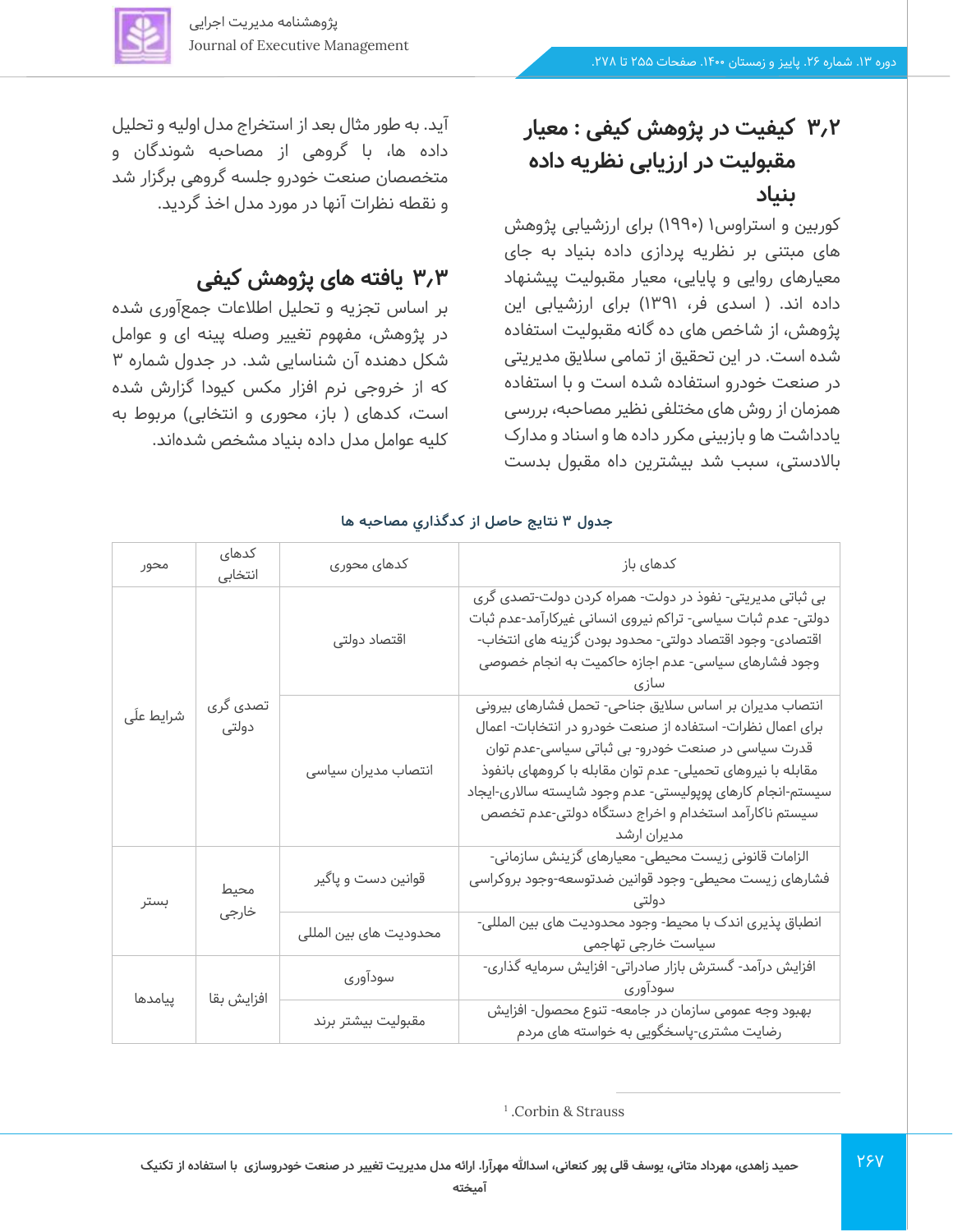|           |           | تغييرات نابهنگام        | تغییر زیاد ساختار قدرت- وجود کروههای غیررسمی قدرتمند-تعارض       |
|-----------|-----------|-------------------------|------------------------------------------------------------------|
|           |           |                         | منافع- تجربه تغییرات شکست خورده- عدم انجام تغییرات به            |
|           |           |                         | موقع-تغییر در انجام تغییرات                                      |
| پدیده     | تغييرات   |                         | وجود سیستم های نامتوازن- وجود ساختار سنتی- اداره کردن سنتی       |
|           | وصله پينه | عدم یکپارچگی سیستمی     | سازمان -وجود باورهای سنتی به صنعت-عدم ایجاد زیرساخت -            |
| حورى      | ای        |                         | ضعف در تفکر سیستمی                                               |
|           |           |                         | پیچیدگی سازمانی- عدم ایجاد بسترسازی - نبود برنامه مدون- وجود     |
|           |           | ايجاد تغييرات سطحى      | تغییرات گذرا- نبود جسارت مدیریتی برای حل مسائل ریشه ای-          |
|           |           |                         | ایجاد تحولات در سازمان اما با تاکید بر نقش عوامل شخصیتی نه       |
|           |           |                         | بر اساس برنامه مدون شده                                          |
|           |           | ابهام گریزی             | عدم دوراندیشی- فساد سازمانی- نبود تحمل ابهام در تصمیم گیری-      |
|           |           |                         | عدم وجود نگاه بلندمدت-مقاوم در برابر تغییر                       |
|           |           |                         | اتخاذ تصمیم گیری های محافظه کارانه- عدم اراده و جسارت -عدم       |
| شرايط     | فرهنگ ملی | عدم جسارت در تصمیم گیری | ریسک پذیری- عدم انجام دادن کارهای پرهزینه-محافظه کاری            |
| مداخله گر |           | منفعت طلبى              | عدم همراستاسازی سیاست گذاران با نیازهای مشتری- ترجیح             |
|           |           |                         | منافع شخصی به منافع سازمانی- ترجیح منافع شخصی به ًملی-           |
|           |           |                         | معامله گری-سبک های رهبری تعاملی                                  |
|           |           | انتخاب مديران مقبول     | قدرت اقناع مدير- مقبوليت دركارگران- مبارزه طلبي- وجود مديران     |
|           |           |                         | باهوش جهت استفاده از ظرفیت قانونی- مدیران بااعتماد بنفس          |
|           |           |                         | بالا-داشتن مدیران صبور و آرام-استفاده از مشاورین جهت انجام       |
|           |           |                         | تغییر-حضور مدیر ارشد در عملیات                                   |
|           |           | مشاورین و نیروهای متخصص |                                                                  |
|           |           |                         |                                                                  |
|           |           |                         |                                                                  |
|           | راهبردهای |                         | انجام تغییرات با افراد متخصص- مدیران جاه طلب- جذب منابع          |
|           |           |                         | انسانی متخصص- پرورش نیروی انسانی- توجه به تکنیک - وجود           |
| راهبرد    | مديريت    |                         | افراد کمال طلب- بکارگماری افراد متخصص- بکارگماری افراد خوش       |
|           | تغيير     |                         | بین- وجود افراد متخصص جهت اجرای تغییر- مدیریت با توان            |
|           |           |                         | هماهنگ کنندگی                                                    |
|           |           |                         |                                                                  |
|           |           |                         |                                                                  |
|           |           |                         |                                                                  |
|           |           |                         | ایجاد ارتباط شناور- ایجاد باور مشترک - مسئولیت پذیر کردن         |
|           |           | ايجاد حس همدلى          | کارکنان- همراه کردن کارکنان با تغییرات- حمایت از تغییرات- اعتماد |
|           |           | و اعتماد                | سازی- بسیج منابع انسانی- همراه کردن بدنه سازمان- تامین نیرو از   |
|           |           |                         | داخل جهت تغییر-استفاده از تیم مدیریت از داخل صنعت                |

کدگذاری ها در این تحقیق شامل مقایسه دائمی مفاهیم، مقولهها و قضایا بوده است. از آنجا که ایجاد دیدگاهی جدید درباره وضعیت موجود، هدف محقق بوده، یادداشت های عملیاتی هنگام مصاحبه، یادداشت های کدگذری، یادداشت های نظری و یادداشت های عملیاتی، به ایجاد حساسیت نظری محقق و اعتبار بیشتر یافتهها کمک کرده است و

سعی شده برای اعتبار بیشتر تحقیق، در انجام مصاحبهها از افراد با دیدگاه های گوناگون استفاده شود. باتوجه به توضیحات ارائه شده و تشریح اجزا مدل کدگذاری محوری در نرم افزار مکس کیودا مدل مدیریت تغییر صنعت خودرو به صورت زیر طراحی می گردد.

٢۶٨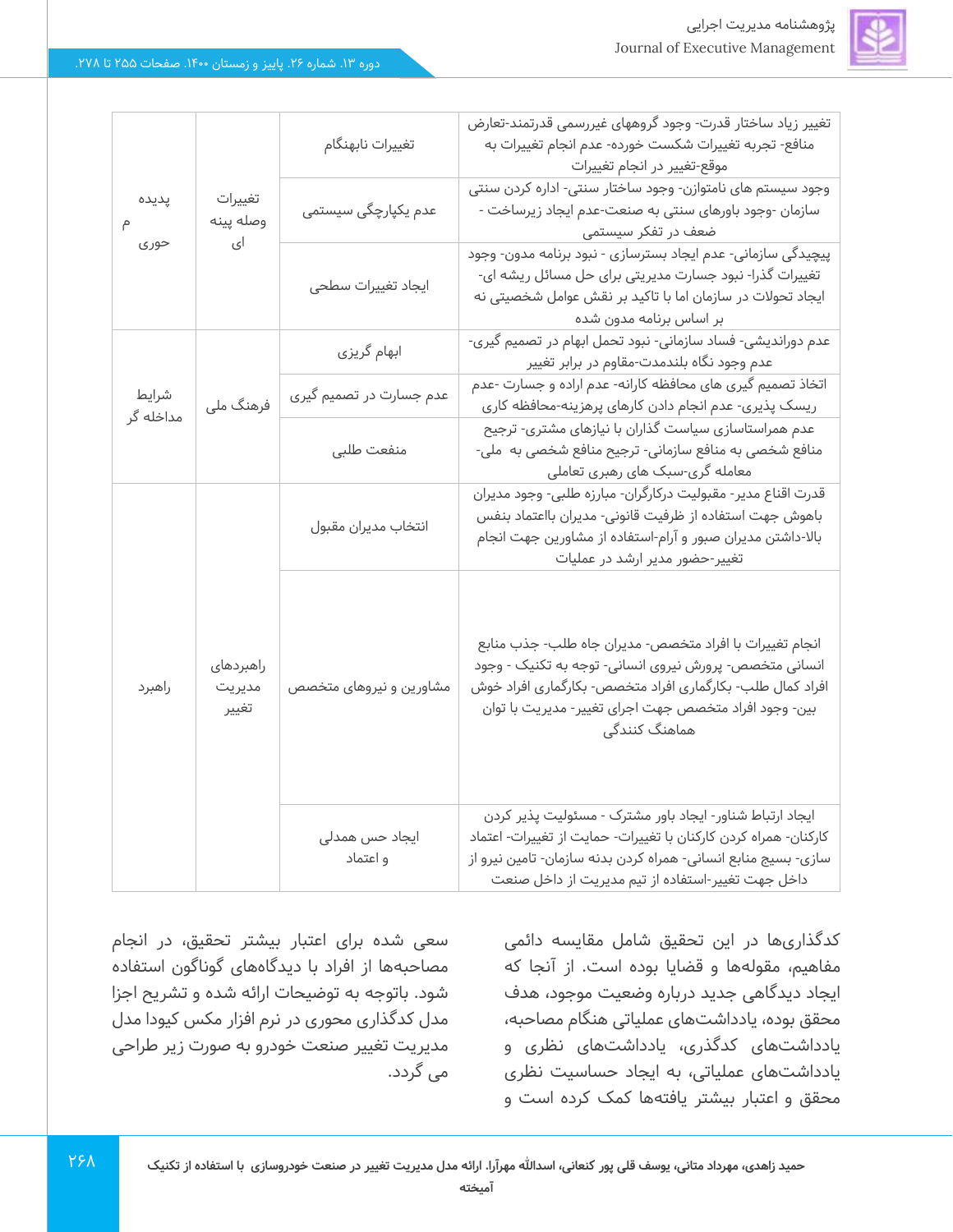



**شکل 1 مدل پیشنهادی براساس کدگذاری محوری** 

### **3.4 روش شناسي بخش كمي**

 ش رو تحقيق بخش كمي استفاده از مدل سازي معادالت ساختاري با استفاده از روش حداقل مربعات جزئي و مبتني بر واريانس بوده است. جامعه آماری شامل کلیه کارشناسان و مدیران گروه خودرو سازی ساییا میباشند که با توجه به تعداد افراد جامعه شاغل در ردههای فوق در گروه خودرو سازی سایپا , تعداد نمونهها طبق جدول مورگان 365 نفر م ی باشد. این تعداد حجم نمونه در سطح خطای ۵ و سطح اطمینان ۹۵ درصد قابل اطمینان هستند. نمونه ها بصورت تصادفی طبقه بندی شده

از بین کارشناسان و مدیران انتخاب و پرسشنامه بین افراد فوق ارسال گردید. ابزار گردآوری دادههای پرسشنامه محقق ساخته ای بوده است که پس از تایید ارتباط مفاهیم استخراج شده از بخش کیفی پژوهش، کدهای باز استخراج شده در قالب پرسش مطرح شدهاند یا با مراحل بعدی کدگذاری ) کدگذاری محوری و انتخابی) ترکیب شده و پرسش های تحقیق را شکل داده اند.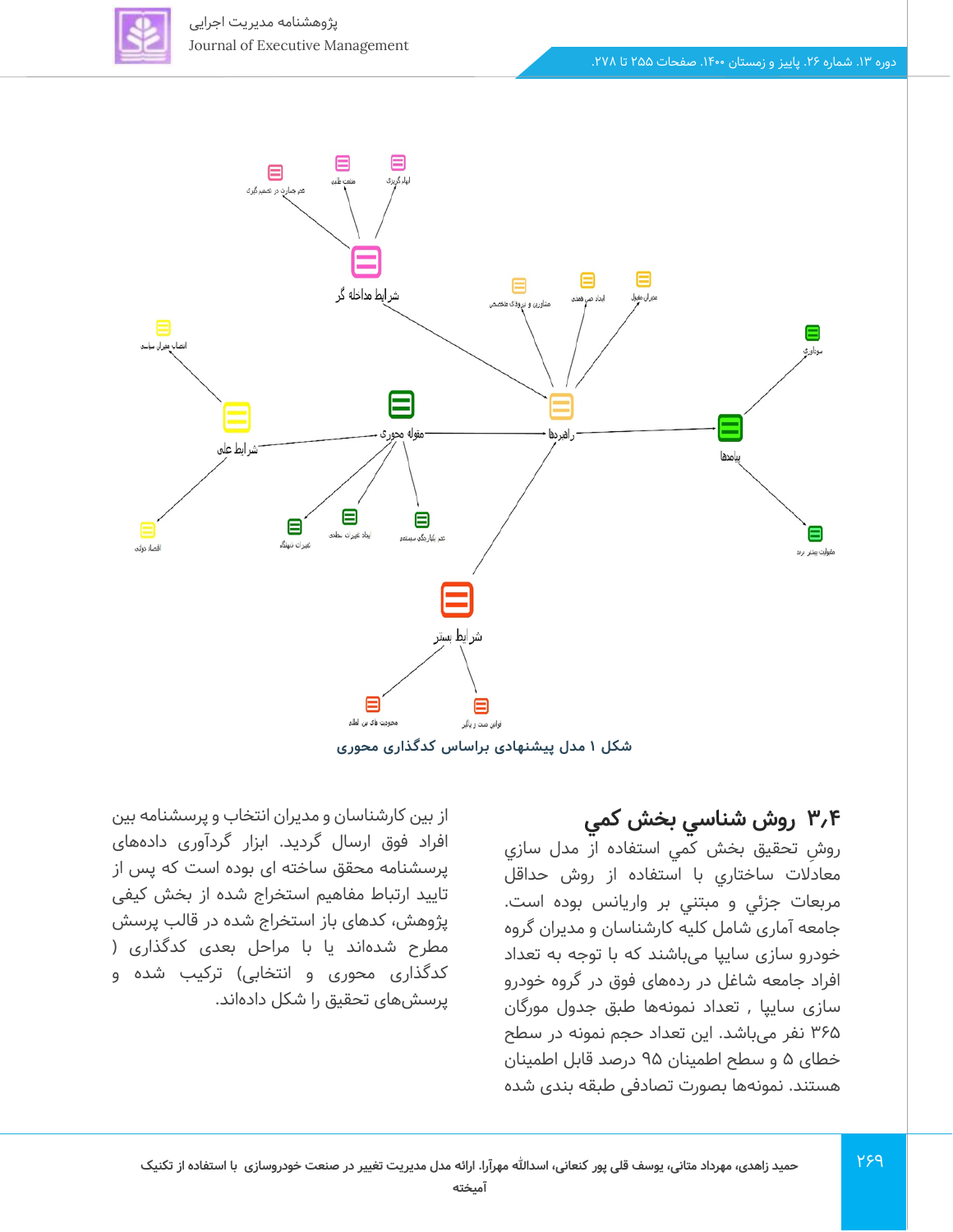# **3.5 مدل سازي معادالت ساختاري بخش كمي پژوهش**

بعد از تائید ساختار عاملی سازههای پژوهش، جهت بررسی روابط میان متغیرها از مدل یابی معادالت ساختاری استفاده شده است. برای سنجش فرضیه های تحقیق معادالت ساختار ی استفاده شده است. مدل معادالت ساختاری ی ک ساختار علی خاص بین مجموعهای از سازههای غیرقابل مشاهده است. یک مدل معادالت ساختاری از دو مولفه تشکیل شده است: یک مدل ساختاری که ساختار علی بین متغیرهای پنهان را مشخص می کند و ی ک مدل

اندازهگیری که روابطی بین متغیرهای پنهان و متغیرهای مشاهده شده را تعریف می کند. با استفاده از مدل معادالت ساختاری روابط بین متغیرهای پنهان با یکد یگر و نیز گویه های سنجش هر متغیر پنهان با متغیر مربوط قابل بررسی است. مدل های نظری چند متغیره را نم ی توان با شیوه دو متغیری که هر بار تنها رابطه یک متغیر مستقل با یک متغیر وابسته در نظر گرفته میشود، ارزیابی کرد. تجزیه وتحلیل چند متغیره به یک سری روشهای تجزیه وتحلیل اطالق می شود که ویژگ ی اصلی آن ها، تجزیه وتحلیل همزمان K متغیر مستقل و n متغیر وابسته است.



#### جهت بررسی روابط میان متغیرها از مدلuیابی معادلات ساختاری استفاده شده است.

Chi-Square=204.29, df=82, P-value=0.00000, RMSEA=0.026

 $YV$ 

**شکل 2 بار عامل ی مدل تحقیق**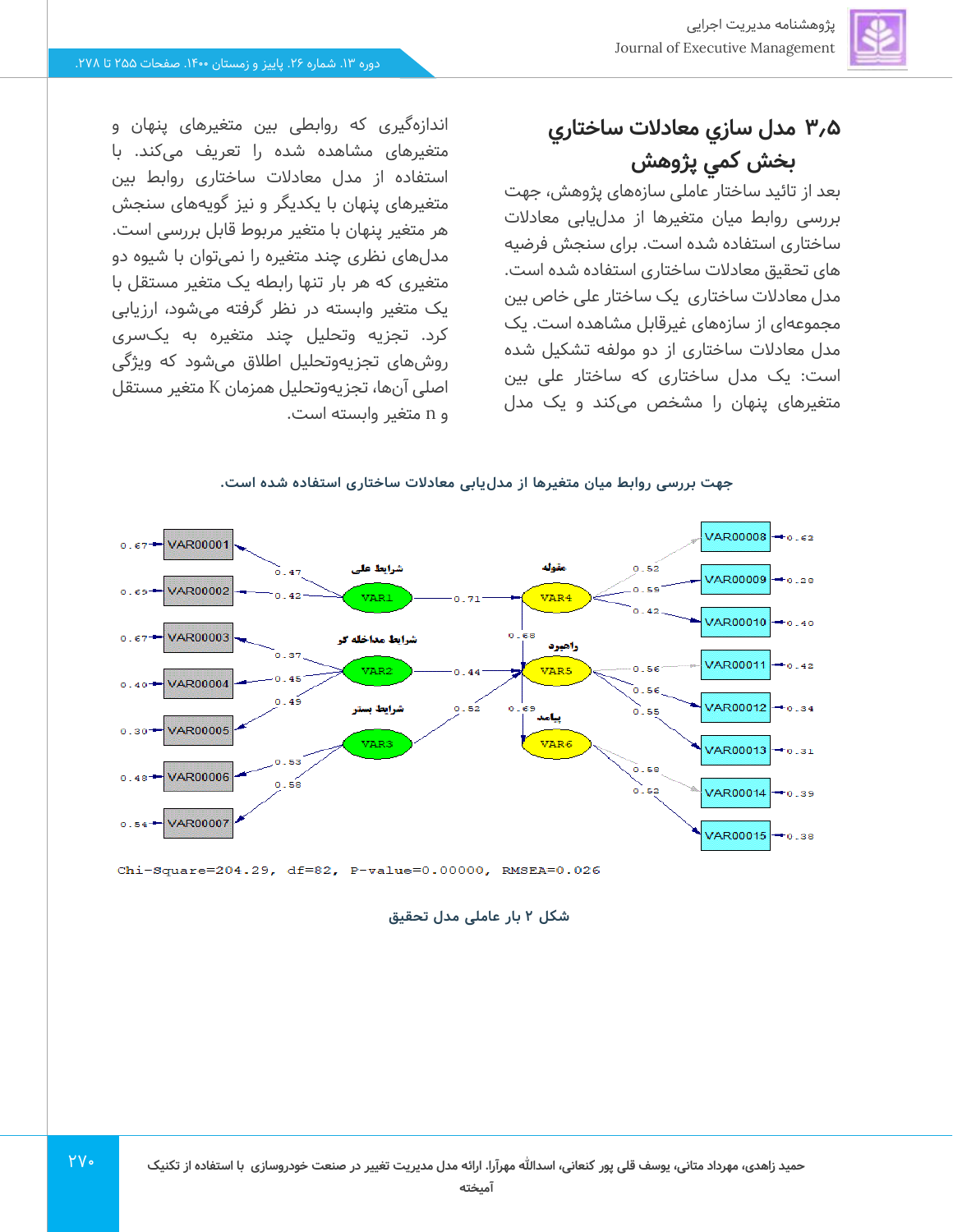پژوهشنامه مدیریت اجرایی Journal of Executive Management



شکل ۳ آماره تی مدل تحقیق

تمامی بارهای عاملی از ۳/۰ بالاتر می باشند، برای بیان مقبولیت مدل از شاخص های برازش استفاده

شده است كه نتا یج بدست آمده از مدل در جدول 4 نمایش داده شده است.

#### **جدول 4 شاخص های برازش مدل اصلی تحقیق**

| RMSEA X2/df             |              | مدل             |
|-------------------------|--------------|-----------------|
| $\langle \cdot \rangle$ | ۳-۱          | ميزان قابل قبول |
| ٬/۰۲۶                   | <u>۲/۴۹۱</u> | محاسىه شده      |

مقدار RMSEA (خطای جذر میانگین مربعات)به دست آمده 0/026 می باشد که با توجه به مقدار استاندارد کمتر از 0/1 مطلوب می باشد.

نسبت کای دو به درجه آزادی برابر 2/491 و مطلوب می باشد. در کل با توجه به کلیه شاخص های می توان گفت مدل از برازش مناسبی برخوردار است. بارهای عاملی نشان دهنده میزان تأثیر متغیر

271

مشاهده شده در تبیین و اندازه گیری متغیرهای پنهان مربوط به خود می باشد. برای تأیید بار عاملی به سطح معناداری توجه میشود. در ادامه به بررسی تأثیر عوامل شناسایی شده بر یکدیگر پرداخته شده است: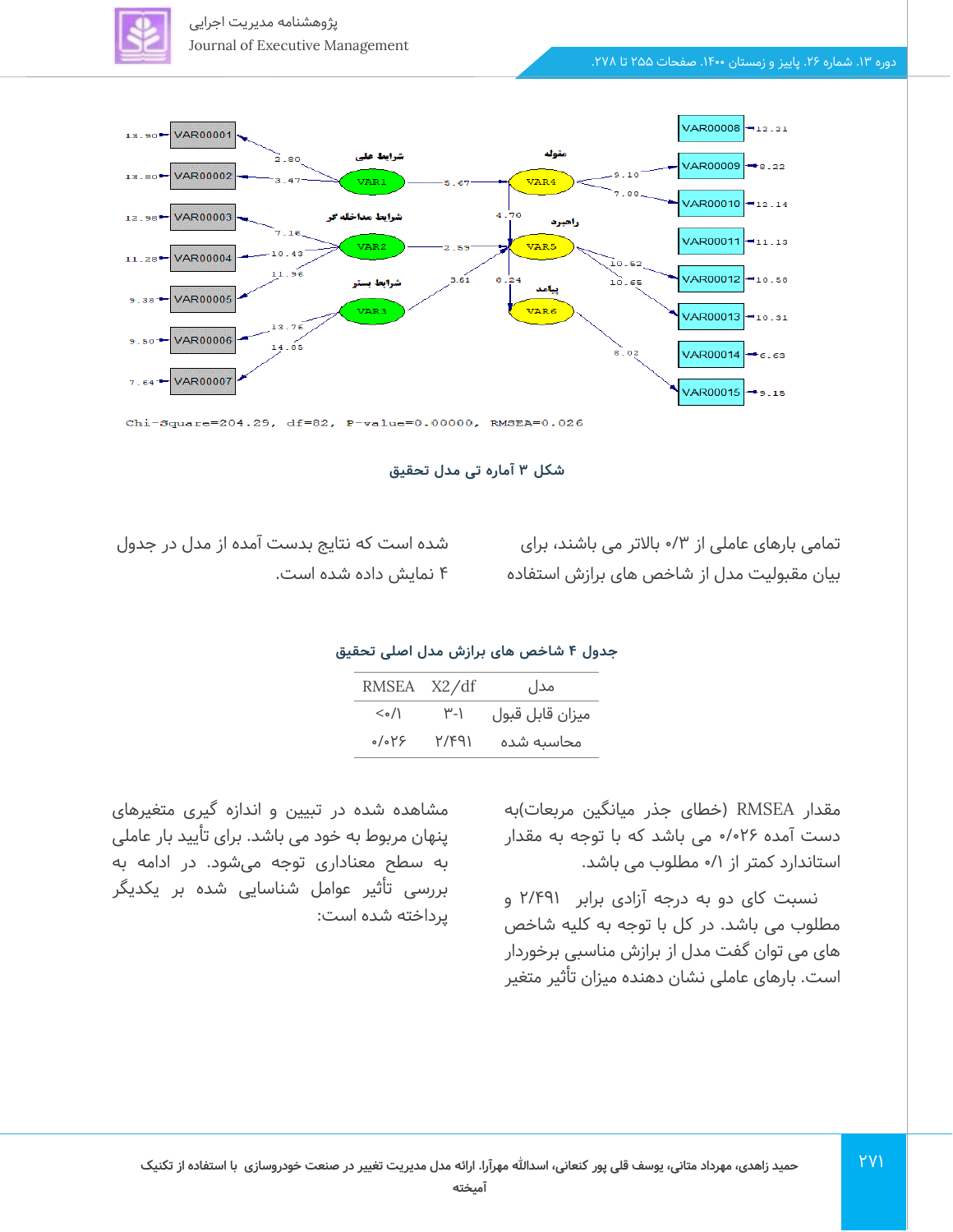

| نتيجه       | سطح معناداري                | آماره t            | بارعاملى    | تاثير                       |
|-------------|-----------------------------|--------------------|-------------|-----------------------------|
| تائيد رابطه | $\circ / \circ \circ \circ$ | <b>Q/SV</b>        | $\circ$ /V) | عوامل على بر مقوله اصلى     |
| تائيد رابطه | $\circ/\circ\circ\circ$     | $\frac{1}{2}$      | $\sim$ /۵۲  | عوامل زمینه ای بر راهبردها  |
| تائيد رابطه | $\circ / \circ \circ \circ$ | ٢/۵٩               | 0/FF        | عوامل مداخله گر بر راهبردها |
| تائيد رابطه | $\circ / \circ \circ \circ$ | $f/\gamma$ .       | 0/5/        | مقوله اصلی بر راهبردها      |
| تائيد رابطه | $\circ / \circ \circ \circ$ | $\Lambda/\Upsilon$ | 93/         | راهبردها بر پیامدها         |

جدول ۵ بررسی تأثیر عوامل شناسایی شده مدل داده بنیاد بر یکدیگر

# **4 بحث ، نتیجه گیری و پیشنهادها**

پیاده سازی موفق تغییرات سازمانی از مسائل بغرنجی است که همواره در علم مدیریت مطرح بوده است. درصد باالیی از تغییرات سازمانی با شکست مواجه می شوند و تالش های مدیران و عامالن تغییر برای نهادینه کردن نتایج تغییر در سازمان ها اغلب بی نتیجه می ماند. پیچیدگی و پویایی عوامل اثرگذار بر مدیریت تغییرات سازمانی و زمینه های کسب و کار متنوع در صنعت خودرو سبب شده است تاکنون الگویی جامع در این مورد در صنعت خودرو طراحی و تدوین نشود و این سوال ها هنوز پابرجا باشد که مدل مدیریت تغییر در صنعت خودرو چیست؟ و عوامل موثر بر این مدل تغییر چه عواملی می باشند؟

پاسخ به این سوال ها می تواند منجر به شکل گیری الگویی شود که نیاز اکثر سازمان ها در صنعت خودرو در مورد تغییرات سازمانی را پاسخگو باشد. این مدل می تواند سبب بهبود عملکرد سازمان در قبال تغییر شده و می تواند از شیوه های معمول آزمون و خطا برای پیاده سازی تغییرات که هزینه های باالیی به سازمان تحمیل می کند، جلوگیری کند. در این مطالعه به بررسی همه جانبه تغییرات در صنعت خودرو پرداخته شد تا بتوان مدل تغییراتی که در صنعت خودرو به وقوع پیوسته است شناسایی گردد و یافته های آن در پیاده سازی

تغییرات در آینده این صنعت مورد استفاده قرار گیرد.

تغییرات سازمانی پدیده های پیچیده ای هستند که هر فرد در سازمان به تبع موقعیت شغلی خود دیدگاهی ویژه به آن داشته و از نگاه خود آن را تعبیر و تفسیر می کند (مر۱۳٬۱۳۰). بیشترین تغییری که در سازمان های مورد بررسی رخ داده است و ادبیات تحقیق از آن پشتیبانی می کند، تغییر در تکنولوژی و روش انجام کارها بوده است) آرزمجو1393،(. صنعت خودرو نیز از این مقوله جدا نمی باشد و بیشترین تغییرات در این صنعت در تکنولوژی رخ داده است که حتی این تغییر نیز به صورت یکپارچه و مستمر اتفاق نیافتاده است. بنابراین مقوله اصلی در این تحقیق، تغییر وصله پینهای است. این تغییر در سه مؤلفه تغییرات نابهنگام، تغییرات سطحی و عدم یکپارچگی سیستمی مشخص شده است. اين نوع تغيير بيانگر اين مطلب است كه فرآيند ايجاد تغييرات در سازمان به صورت گاه گاه و غير مرتبط اجرا مي شود. از خصوصيات ويژه اين نوع تغيير، انجام امور متناقض با هم در طول برهه هاي مختلف تغيير مي باشد. )برای مثال مي توان به اتخاد شيوه تصميم گيري متمركز و متعاقب آن برگزيدن شيوه عدم تمركز سازماني در دوران هاي بعدي تغيير اشاره كرد). که با نتایج تحقیقات سادلر همپوشانی دارد )سادلر1380،(. مهم ترین شرایط علی مدیریت تغییر در این سازمان تحت عنوان تصدیگری دولتی یعنی مؤلفههای انتصابات مدیران سیاسی و اقتصاد دولتی

1 . Mar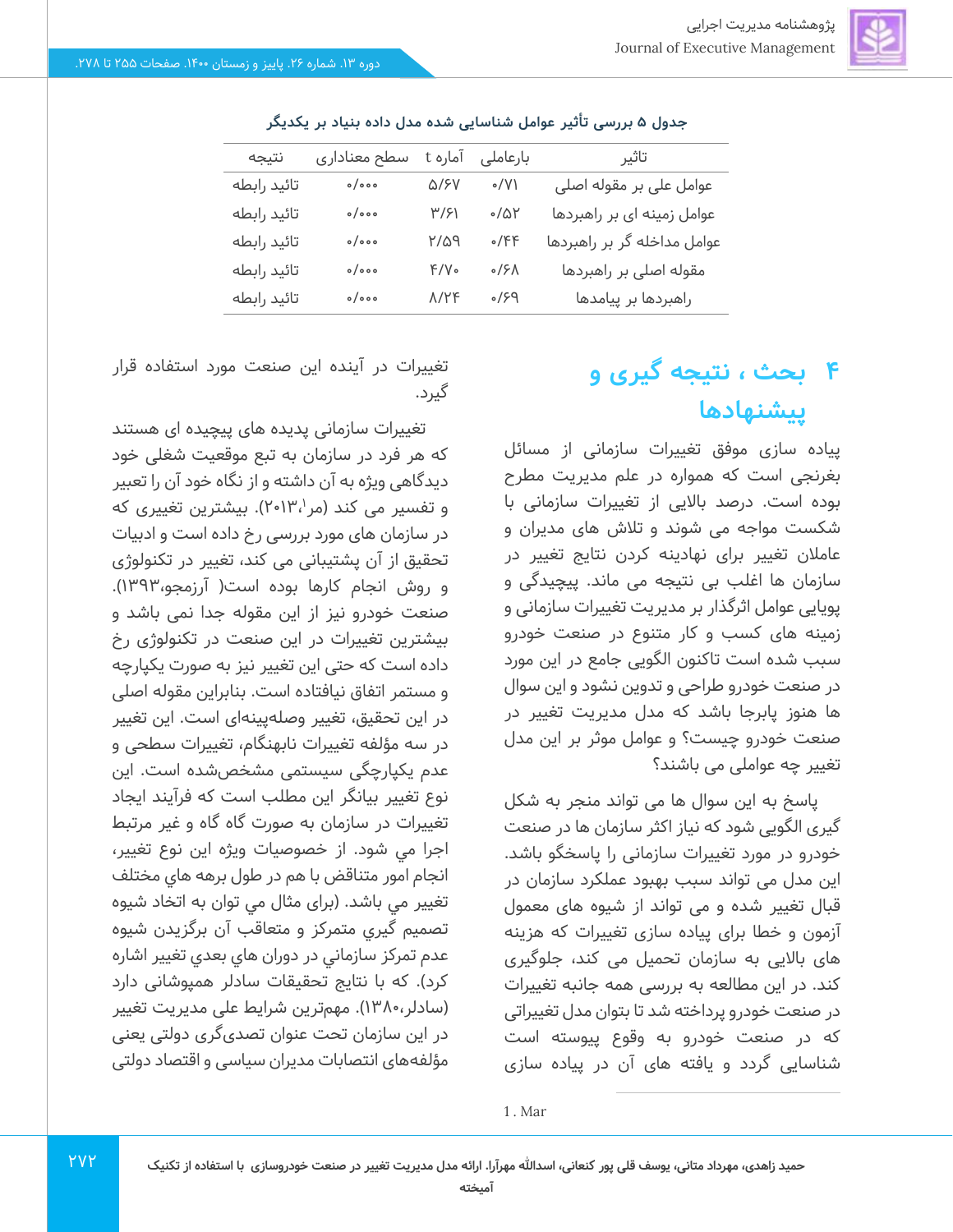مشخص شده است. سوء مدیریت در نظام اقتصادی کشور، فسادی که در اثر پرداخت یارانه به خودروسازان ایجادشده و ناتوانی مدیران این حوزه، مشکالت صنعت خودروسازی را رقمزده است. در سایر کشورها در صورتی از صنعت خودروسازی حمایت می شود که بازدهی داشته باشد درحالی که در ایران علیرغم حمایت های بی شمار از خودروسازی مانند ممنوعیت واردات خودرو، تعرفه گذاری و ... خودروسازان نه تنها اقدامی در جهت ارتقاء محصوالت خود انجام ندادند بلکه به دلیل ضعف مدیریتی و پرداخت بی هدف یارانه فساد بزرگی نیز در این صنعت ایجاد شده است. همچنین سیطره دولت بر صنعت خودروسازی کشور موجب شده در سال هایی که این صنعت با افت زیادی در تولید مواجه است نتواند حتی یک نیروی کار کم کند، و سیطره دولت چنان بر این صنعت حکم فرما است که مدیران از تغییر دولت ها منتصب می گردند و با تغییر هر دولت، مدیران تغییر می کنند.

شرایط مداخله گر در مقوله مدیریت تغییر، تحت عنوان فرهنگ ملی تبیین شده است. مؤلفه های آن عبارتاند از منفعتطلبی، ابهام گریزی و عدم جسارت در تصمیمگیری. فرهنگ به عنوان متغیر مهم در مدیریت تغییر در یک سرس از مدل های مدیریت تغییری(مککینزی'،۱۹۸۳؛ لیتوین'،۱۹۹۲ ؛ اندرسون ۲۰۰۱،۳) جز یکی از ابعاد مهم مدیریت تغییر می باشد که در تحقیق ما نیز این عامل برجسته می باشد. فرهنگ در مدل تحقیق ما برگرفته از فرهنگ ملی کشور می باشد که بر روی صنعت خودرو تاثیرگذار می باشد. این عوامل با ابعاد فرهنگ در مدل پروژه گلوب ( هاوس<sup>۴</sup> و همکاران،۲۰۱۳) و هافتسد <sup>۵</sup>(هافستد،۲۰۱۰) همپوشانی دارد.

یکی دیگر از عواملی که در مدل مدیریت تغییر تاثیرگذار است به عامل محیط خارجی اشاره دارد که

273

1 . Mckinsey

- 3 . Anderson
- 4 . House
- 5 .Hofstede

شامل محدودیت های بین المللی و وجود قوانین دست و پاگیر می باشد. وجود محیط خارجی جز عواملی است که در اکثر مدل های مدیریت تغییر به آن اشاره شده است. در تحقیقاتی ) تیچی $\mathsf{19}\mathsf{AP}$ ا؛ نادلر و تاشمن $\mathsf{19}\mathsf{AP}$ ا؛ ) به محیط خارجی به عنوان یکی از ابعاد مهم مدیریت تغییر توجه نموده اند. در مدل مدیریت تغییر این پژوهش نیز محیط خارجی موثر می باشد که به دلیل شرایط ایران در منطقه و جهان و شرایط تحریم، محدودیت های بین المللی در صنعت خودرو موثر می باشد. و همانطور که در شرایط علی توضیح داده شد تصدی گری دولتی در صنعت خودرو بسیار تاثیرگذار است که به همین وجود قوانین دست و پاگیر یکی دیگر از عوامل مهم تاثیرگذار در محیط خارجی می باشد.

درنهایت راهبردهای مدیریت تغییر در سه مؤلفه انتخاب مدیران مقبول، استفاده از مشاورین و نیروهای متخصص و ایجاد حس همدلی و اعتماد شناسایی شده است. تغییرات بیش از آنکه منطقی و فنی باشند مربوط به احساسات و عواطف فرد هستند و همراه نمودن آنها با تغییرات، سخت ترین مرحله تغییر است (راهشالت^،۲۰۰۷). برای ایجاد تغییر الزم است که اعتماد افراد به تغییر جلب شود، انگیزه کافی برای پیشبرد تغییر را داشته باشند و در نهایت نسبت به تغییر احساس تعهد کنند (برنر ۲۰۰۸<sup>۹)</sup>. ذات تغییر چالش برانگیز است و این چالش ها رفتار کارکنان را تحت تاثیر می گذارد. تغییر، شرایطی دشوار و نامطلوب به همراه دارد که می تواند منجر به واکنش منفی برخی کارکنان شود. بنابراین در برنامه های موفق تغییر، الزم است به واکنش کارکنان نسبت به تغییر توجه جدی شود.) شریف و اسکاندارا۲۰۱۴٬۱۰). اهمیت عامل انسانی در موفقیت تغییرات سازمانی به حدی است که برخی محققان تغییر سازمانی را ترکیبی از انگیزه کارکنان

- 7 . Nadler & Toshman
- 8. Rahschulte
- 9 . Brenner
- 10 . Sharif and Scandura

<sup>2</sup> . Litwin

<sup>6</sup> . Tichy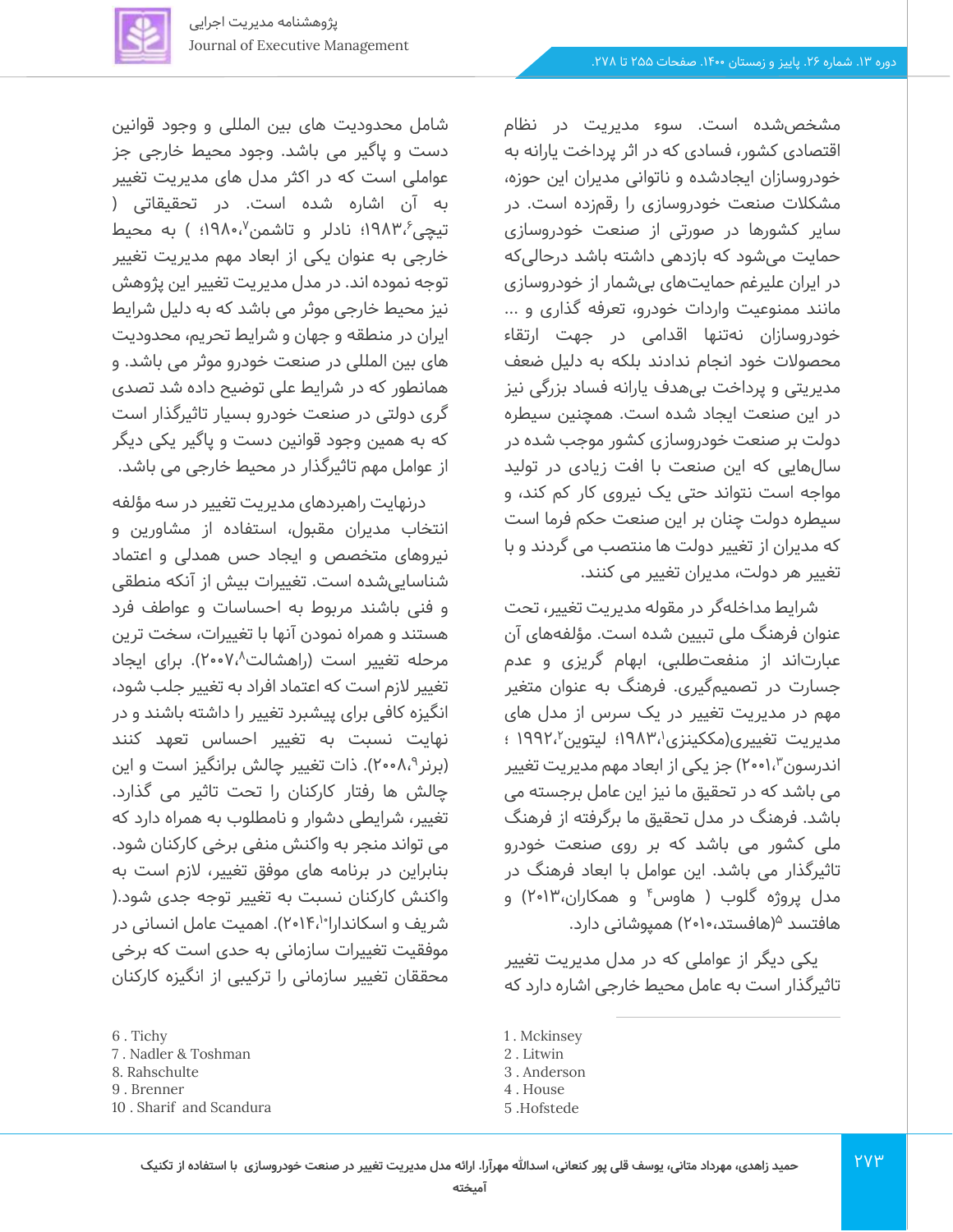برای تغییر، فرصت و پتانسیل ایجاد تغییر و توانایی کارکنان برای تغییر می دانند (میلر و چن $\mathsf{1}\mathsf{9}\mathsf{1}\mathsf{8}.$ منشا ایجاد تغییر، آگاهی و رفتار کارکنان است و بدون تغییر این بخش تغییری در سازمان رخ نخواهد داد. اغلب رهبران تغییر با این فرض که این تغییر فقط یک پروژه تغییر تکنولوژی است یا تغییری کوچک است، بعد انسانی را نادیده می انگارند. بنابراین هدف تغییر هر آنچه باشد و به دنبال تغییر هرچه باشیم، باز هم نباید بعد انسانی تغییر را ناچیز انگاشت (کامرون و گرین۲،۰۴،۰۲).

اهمیت بعد انسانی تغییرات، سبب سنگین تر شدن بار رهبران تغییر می شود. پیشبرد تغییرات بیش از آنکه نیازمند مهارت های مدیریتی باشد، نیازمند رهبرانی است که هدایت تغییر را بر عهده گیرند. در میان شیوه های رهبری مختلف، مطالعات نشان می دهد که رهبری خدمتگزار و رهبری اخالقی، شیوه هایی هستند که کارآیی آنها در حین تغییرات باالتر است)راهشالت2007،; شریف و اسکاندارا2014،(. استفاده از مدیران متخصص و رهبران مناسب در این صنعت سبب می شود مدیریت تغییر با بهره وری در این صنعت اجرا شود. یکی از مهم ترین عناصر در فرآیند تغییر، خروجی های قابل اندازه گیری است که به میزان قابل توجهی نتایج تغییر موفقیت آمیز بوده است )هیال بن ،شای ۲۰۱۱،<sup>۳</sup>). که دراین مدل نیز در نهایت این راهبردها به پیامد افزایش بقا تحت مؤلفه های مقبولیت بیشتر برند و سودآوری است که بر اساس بررسی های انجام شده زرندی و همکاران ) 1396(، نشان دادند تغییر سازمانی سبب بهبود عملکرد مالی و اقتصاد سازمانی می شود. که در این میان مؤلفه رهبری و مدیریت سبب افزایش بهرهوری مدیریت تغییر شده که عملکرد مالی و اقتصادی سازمان را بهبود می دهد. تغییر در جهت ارتقاء سازمان تأثیر مثبتی بر کارکنان داشته است، اما عدم وجود یک دید کلی و استراتژی مدیریت تغییر منجر به تأثیر

روانی بر روی شرکت کنندگان در مسیر اجرای این تغییر است. احساس عدم اعتماد به دلیل عدم ارتباط مستمر از مشکالت مدیریت تغییر بیان شده است. در تحقیق حاضر ایجاد حس همدلی ازجمله راهبردهای مدیریت تغییر بیانشده است.

درنهایت می توان گفت هرچند درجه ای از ثبات برای ادامه عملکرد سازمان حیاتی است اما با توجه بهسرعت تغییرات و پیچیدگیهای موجود ممکن است یک سازمان هیچ گاه موفق به دستیابی به حد مورد قبولی از تعادل و ثبات نگردد و حتی موفق به طی کردن متوالی فرایند تغییر نیز بر اساس برنامه پیش بینیشده نشود. بنابراین در محیط های بسیار نامشخص و نامطمئن تنها سازمان-هایی موفق خواهند بود که وضعیت نبود ثبات، تضاد، برخورد و ایجاد تنش که آن ها را به دیدگاه جدید و نیز یادگیری پیوسته برمی انگیزاند، تحمل کرده و آن را بهحق بدانند مدل پویای تغییرات بر مبنای مبانی تئوریک ارائهشده برای این گونه محیطها طراحی شده و به نظر می رسد توان پاسخگوی به ابهامات موجود در این گونه محیط ها را دارا باشد .

## **5 پیشنهادهای کاربردی**

.1 برنامه ریزی، رهبری و نهادینه سازی تغییرات در سازمان بدون یادگیری امکانپذیرنیست. یادگیری می تواند تغییر را دگرگون سازد. (سنج ٔ،۱۹۹۰). بر اساس یادگیری کارکنان رفتار و اعمالشان تغییر کرده و سبب نهادینه شدن تغییر در سازمان میشود. بنابراین مدیرانی که در جستجوی موفقیت تغییرات سازمانی هستند، باید به ایجاد جو و فرهنگ یادگیری در سازمان توجهی ویژه داشته باشند و آن را با شیوه های رسمی و

**774** 

1 . Miller and chen

<sup>3 .</sup> Hila, Ben and Shay

<sup>4</sup> . Senge

<sup>2</sup> . Cameron and Gerrn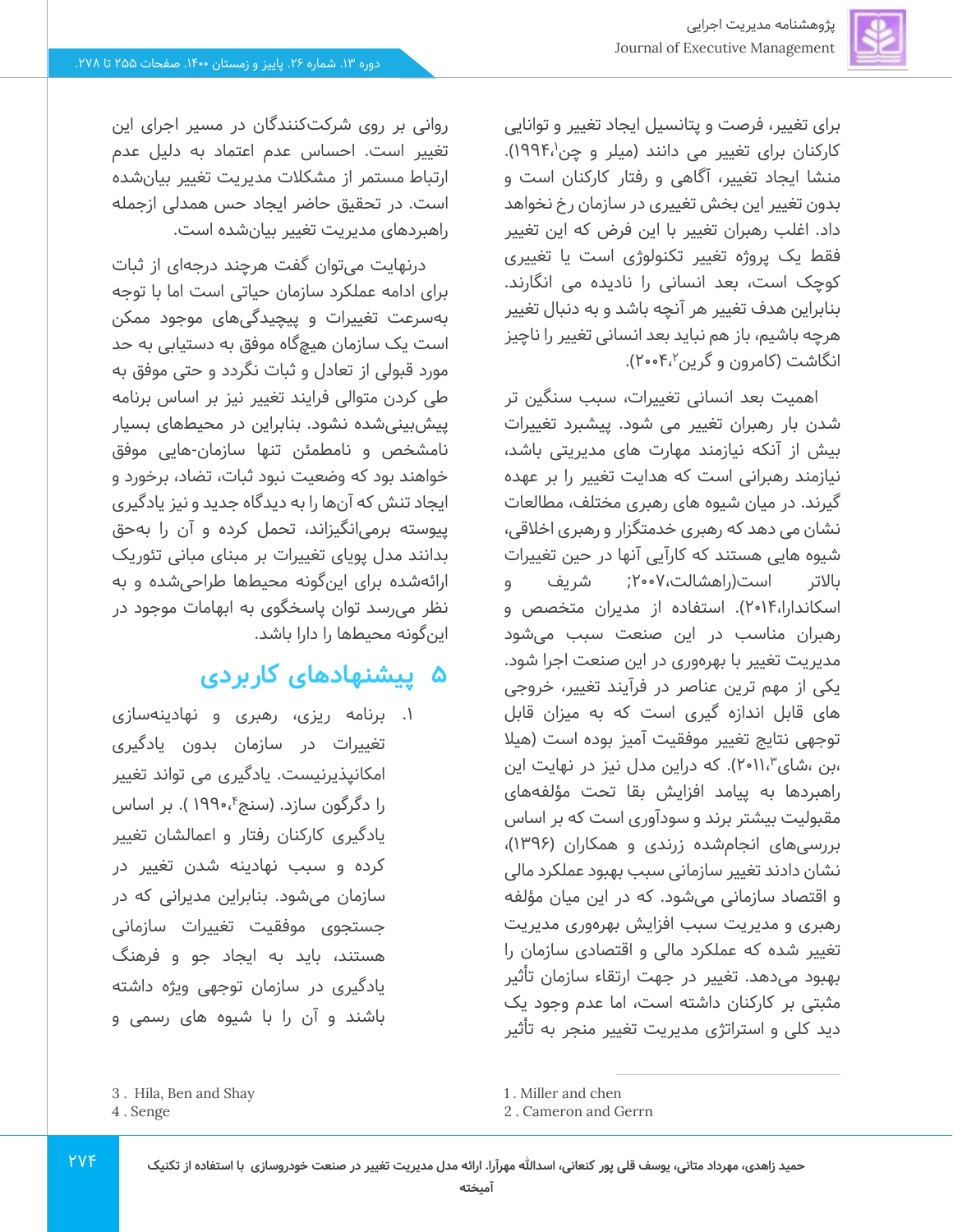

غیررسمی یادگیری و تسهیم دانش تقویت کنند.

- .2 نمونه مورد بررسی در این تحقیق از تنوع باالیی برخوردار بود اما به جزئیاتی که تنها در نوعی خاص از شرکت ها مصداق دارند، نپرداخته است. برای بهبود قابلیت پیش بینی مدل بهتر است به تفکیک شرکت ها در صنعت خودرو مدل مورد بازبینی قرار گیرد.
- .3 به دلیل اینکه تغییرات در صنعت خودرو از نوع تغییرات وصله پینه ای می باشد و کارکنان تجربه تلخی از تغییرات پیشین دارند، پیشنهاد می شود از این نوع تغییرات اجتناب شود تا از بروز مقاومت های شدید در مقابل تغییرات جلوگیری شود.
- ۴. در تغییرات باید سعی شود میان اهداف و منافع فردی و سازمانی پیوندی آشکار ایجاد شود. کارکنان الزم است که به طور منطقی برای پذ یرش تغییر توجیه شوند و دورنمای تغییر و ابعاد آن به طور شفاف برای ایشان تشریح شود تا اطمینان حاصل کنند که تغییر در درازمدت به ضرر ا یشان نخواهد بود.
- .5 برای ای جاد تغییرات در گستره بزرگی از سازمان باید در گروه بزرگتری از افراد ا یجاد انگیزه کرد. الزم است که رهبر تغییر افرادی که در موقعیت شغلی مناسب قرار دارند و از آمادگی لازم برای تغییر برخوردارند را شناسایی کرده و در آنها جرقه های شروع تغییر و لزوم اجرای آن را ایجاد کند. از این طریق این دسته از افراد

میتوانند به ایجاد انگیزه در سایرین و راه انداختن موج تغییر در سازمان کمک کند.

- ۶. با توجه به پویایی محیط سازمان و تغییر شرایط حاکم بر آن، لازم است مدیران در اجرای برنامه تغییر انعطاف زیادی داشته باشند و به اقتضای شرایط، تصمیماتی برای بازگرداندن تغییر به مسیر صحیح اتخاذ و اجرا کنند.
- .7 تغییرات وصله پینه ای ، هسته مرکزی کسب و کار را هدف نمیگیرند و فرا یندها و روشهای انجام امور در سازمان را تحت تأثیر میگذارند. بنابراین بهتر است کارکنان به دلیل ارتباط روزمره با ای ن بخش از کار، آکاهی از زوایای مختلف آن و درک صحیح و کاربردی از روشها و فرایندها، در تدوین و اجرای این تغییرات، مشارکت داده شوند.
- .8 به دلیل تصدی گری دولتی شدید در صنعت خودرو باید مدیران ارشد از قدرت مذاکره و اقناع مدیران ارشد در سیستم دولتی بهره مند باشند تا دولت را در اجرای تغییرات با خود همراه نمایند.
- .9 مدیرانی که در تصمیم گیری از جسارت بیشتری برخودار هستند و منافع سازمان را در اولویت خود قرار می د هند و توانایی ابهام در کوتاه مدت را دارند می توانند تغییر در صنعت خودرو نهادینه سازی کنند و از تغییرات وصله پینه ای بدون داشتن نگاه سیستمی جلوگیری نمایند.
- .10 یکی از عوامل موثر در مدیریت تغییر در صنعت خودرو محیط خارجی و محدودیت های بین المللی می باشد که مدیران ارشد

275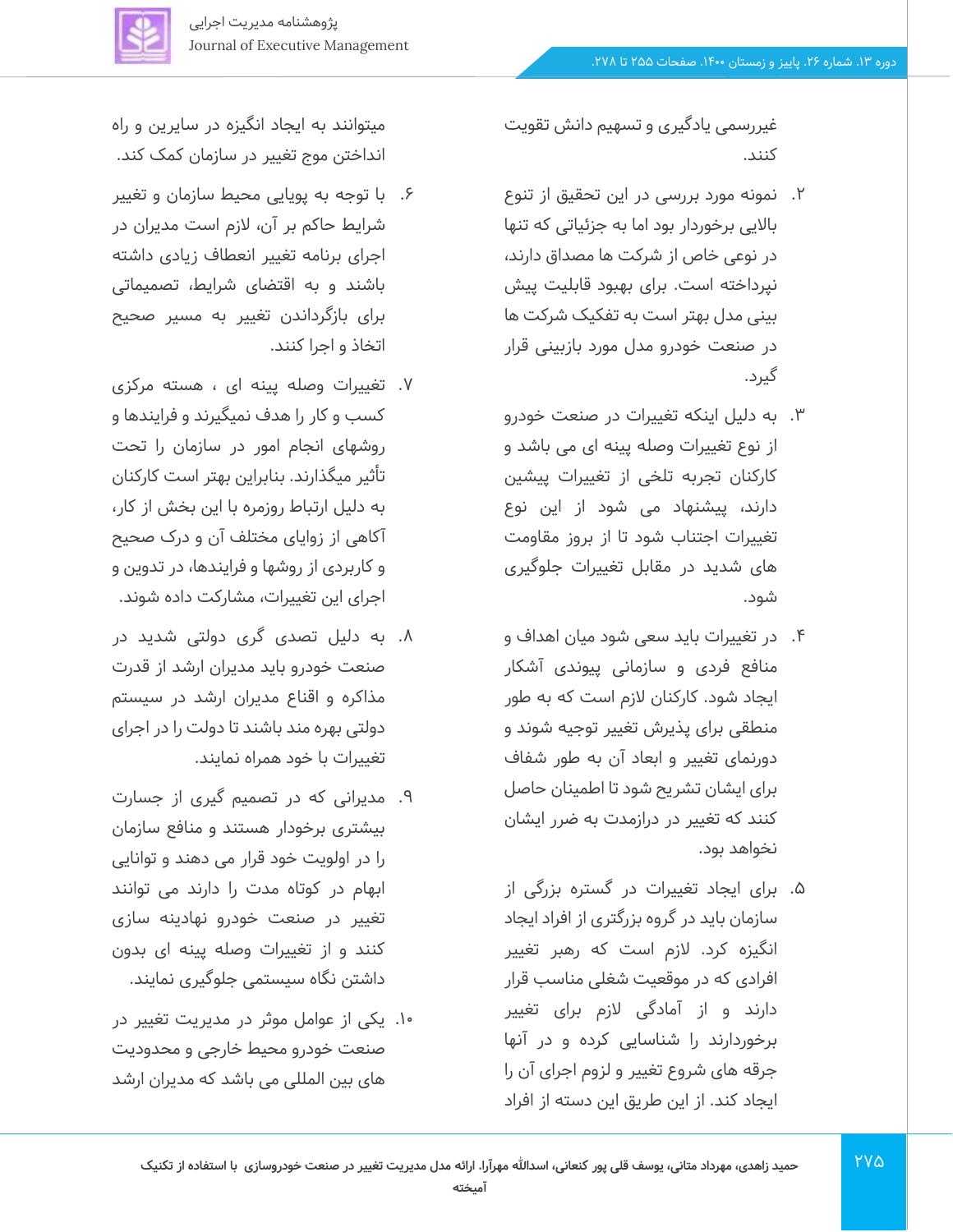

بین الملل باشد تا آسیب کمتری به صنعت خودرو وارد گردد.

### **References**

- Acharya, A., Singh, S. K., Pereira, V., & Singh, P. (2018). Big data, knowledge co-creation and decision making in fashion industry. *International Journal of Information Management, 42*, 90- 101.
- Aditi, M., Singh Gaur, S., & Giacosa, E. (2019). Combining organizational change in China's regional metal industry: A meta- frontier approach. *Resource Policy.*
- Aldrich, H. (1999). *Organizations Evolving*. London: Sage
- Arazmjoo, H. (2014). Comprehensive model of organizational data presentation. *Journal of Business Management Perspective,19*, 71-86. [in Persian]
- Benjamin, M., & Peter, W. (2011). Continuous organizational development (COD), industrial and commercial. *International Journal of Production Economics, 182,* 113- 131.
- Brenner, M. (2008). It's all about people: change management's greatest lever. *Business Strategy Series*.
- Burk W.W. & Litwin George H. (1992). A Causal model of Organizational

**7V۶** 

صنعت باید در قراردادهای تجاری خود به این نکته توجه کنند و این قراردادها با وزارتخانه امور خارجه و برگرفته از حقوق

> Performance and Change, Journal of management, 18(3),pp. 523-545.

- Burke, W. (2008). *Organizational change: Theory and practice*. Thousand Oaks, CA: Sage.
- Cameron, E., & Green, M. (2004). *Making sense of change management: A complete guide to the models, tools, & techniques of organizational change*. Sterling, VA: Kogan Page.
- Davenport, T. H. (2012). The human side of big data and high-performance analytics. *International Institute for Analytics*, 1-13.
- Demers, C. (2007). *Organizational change theories: A synthesis*. Sage.
- Feng, C., Huang, J.-B., & Wang, M. (2018). *Analysis of green total-factor productivity in China's regional metal industry: A meta-frontier approach*. Resour. Policy.
- Ben‐Gal, H. C., & Tzafrir, S. S. (2011). Consultant-client relationship: One of the secrets to effective organizational change. *Journal of Organizational Change Management*.
- Hofstede, G., Hofstede, G. J., & Minkov, M. (2010). *Cultures and organizations:*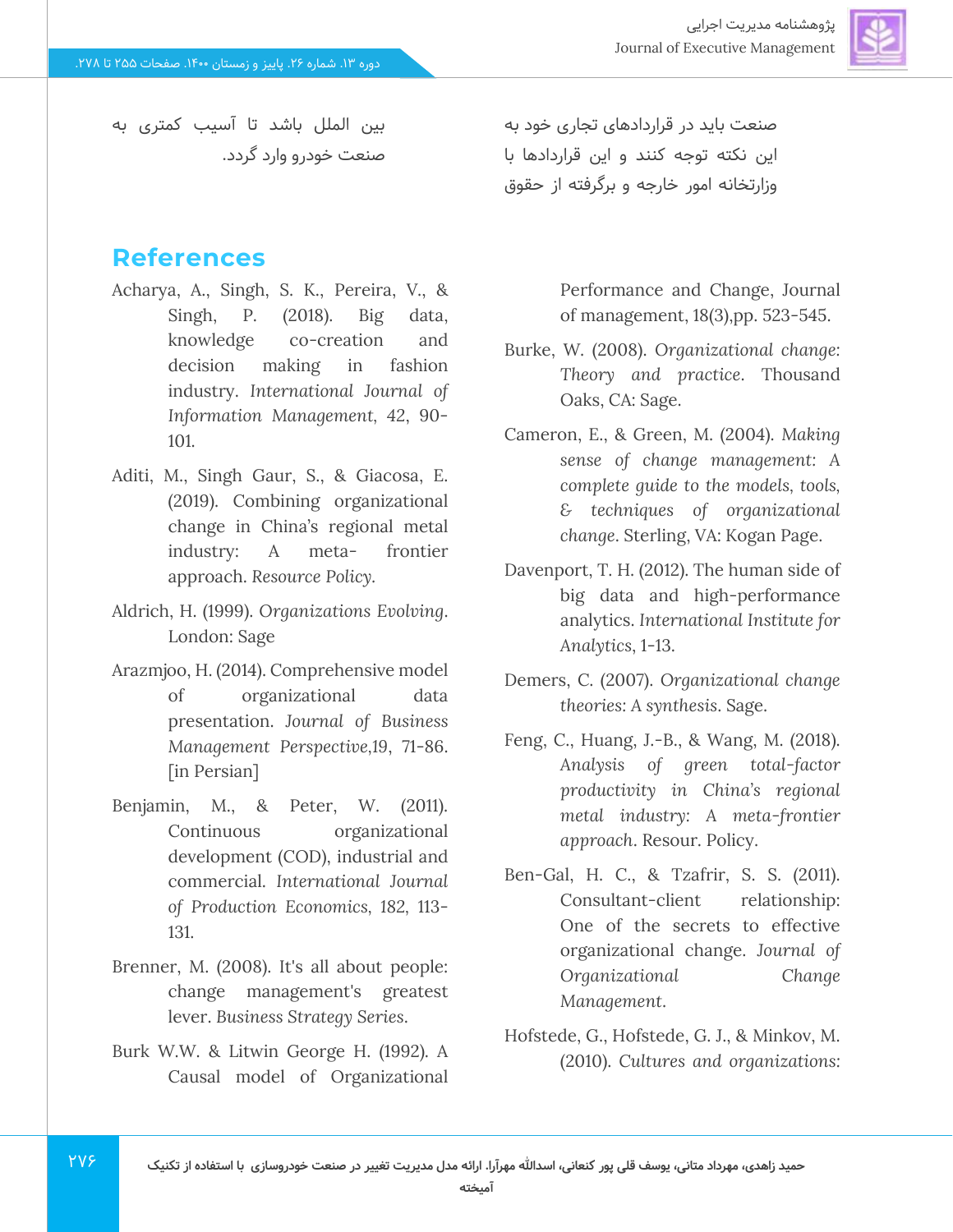

*Software of the mind* (Vol. 3). New York: Mcgraw-hill.

- Hossein, A. T. T., Singh, S. K., Farouk, S., & Sohal, A. S. (2016), Knowledge sharing enablers, processes and firm innovation capability. *Journal of Workplace Learning, 8*, 484-495.
- House, R. J., Dorfman, P. W., Javidan, M., Hanges, P. J., & Sully de Luque, M. F. (2013). *Strategic leadership across cultures: GLOBE study of CEO leadership behavior and effectiveness in 24 countries*. Thousand Oaks, CA: SAGE.
- Ivanaj, S., Ivanaj, V., Mclntyre, J., & Da Costa, N. G. (2017). Multinational enterprises' strategic dynamics and climate change: Drivers, barriers and impacts of necessary organizational change. *J. Clean. Prod. 166*, 1521–1524.
- Kotter, J. P., & Schlesinger, L. A. (2008). Choosing strategies for change. *Harvard business review*.
- Lozano, R., & von Haartman, R. (2018). Reinforcing the holistic perspective of sustainability: Analysis of the importance of sustainability drivers in organizations. *Corporate Social Responsibility and Environmental Management*, *25*(4), 508-522.
- Mar, A. (2013). Ten types of organizational change. Change Management Guide, available at: http://management.simplicable.c om/management/new/change-

management-guide, access date: 2014.07.11.

- Miller, D., & Friesen, P. (1984). Stractural change and performance: Quantum versus piecemeal- incremental approaches. *Academy of Management Journal, 25*(4), 867- 892.
- Miller, D., & Chen, M. J. (1994). Sources and consequences of competitive inertia: A study of the U.S. airline industry, *Administrative Science Quarterly, 39*(1), 1-23.
- Morgan, G. (1996). *Images of organization*. Thousand Oaks, CA: Sage Publications.
- Nadler, D. A., & Tushman, M. L. (1977). A diagnostic model for organization behavior in organizations. *Perspectives in behavior in organizations. McGraw-Hill, New York*.
- Rahschulte, T. (2007). Understanding how to change: An inductive determination of how agents of state government plan, lead and sustain change, published PhD Thesis, Regent University.
- Romanelli, E., & Tushman, M. (1994). Organizational transformation as punctuated equilibrium: An empirical test. *Academy of Management Journal, 37*(5), 1121- 1166.
- Senge, P. M. (1990). The leader's new work: Building learning organizations. *Sloan Management Review, 32*, 7-23.